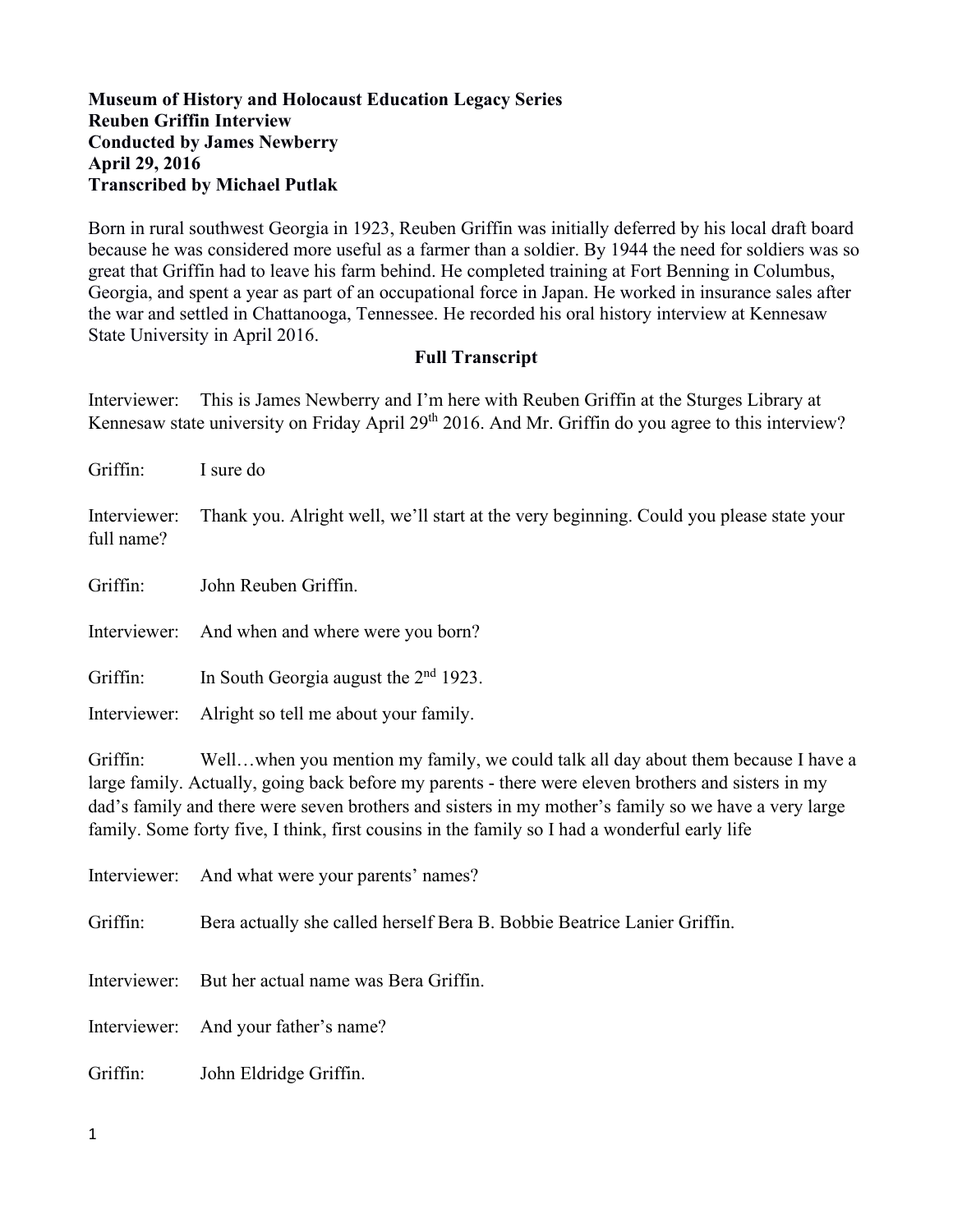| And describe their personalities. | Interviewer: |  |  |
|-----------------------------------|--------------|--|--|
|-----------------------------------|--------------|--|--|

Griffin: My personal or my parents?

Interviewer: Your parents' personalities.

Griffin: Well to say they were great would be an understatement. They would [pause] I guess they were parents that anybody would love to have because my mother was a barrel of fun. And as far as my dad was concerned, I was his little man and you know how that made me feel growing up. Yeah it was wonderful

|          | Interviewer: And you were the only boy right?                                                                                  |
|----------|--------------------------------------------------------------------------------------------------------------------------------|
| Griffin: | I was the only boy yes. There were four girls eventually and I was the only son                                                |
|          | Interviewer: Did they reserve special treatment at all for you at all because you were the only boy?                           |
| Griffin: | Well all the girls claimed they did and I guess in a way I was something special to them<br>with just having girls all around. |
|          |                                                                                                                                |

Interviewer: And what did your parents do for a living?

Griffin: Farming. Farmers. They - they were part of an inheritance of a large plot of land that their great grandaddy had lived on long enough that the government gave him the land. And so they we had thirty acres and a mule when we started. And so my people were farmers. Just plain old dirt farmers and really happy at it.

Interviewer: Well tell me about moving to Florida.

Griffin: Well when I was about two years old it was just the beginning of what was to be a great big depression. And you know what that means. So my daddy found out that he can make ten dollars a day if we can move to Sarasota, Florida. And so that's what he did. He rented the thirty acres out to a friend of his and we moved to Sarasota and he started making ten dollars a day and my mother - we would rent out rooms. We had a large house they had rented and we would rent out rooms and each day she would make lunch for all the men that were living in the house. And so it was a - it was a real good time and I can remember it as that little two year old. My dad being a carpenter each day would bring nails home. And the doorsteps we had in that house must of had a million nails in 'em. That as a little boy I'd stand and pound those nails you know day after day and - [chuckles]. It really become a part of my lifestyle to hit nails. And so I enjoyed it.

Interviewer: And besides hammering those nails what are some of your other earliest memories?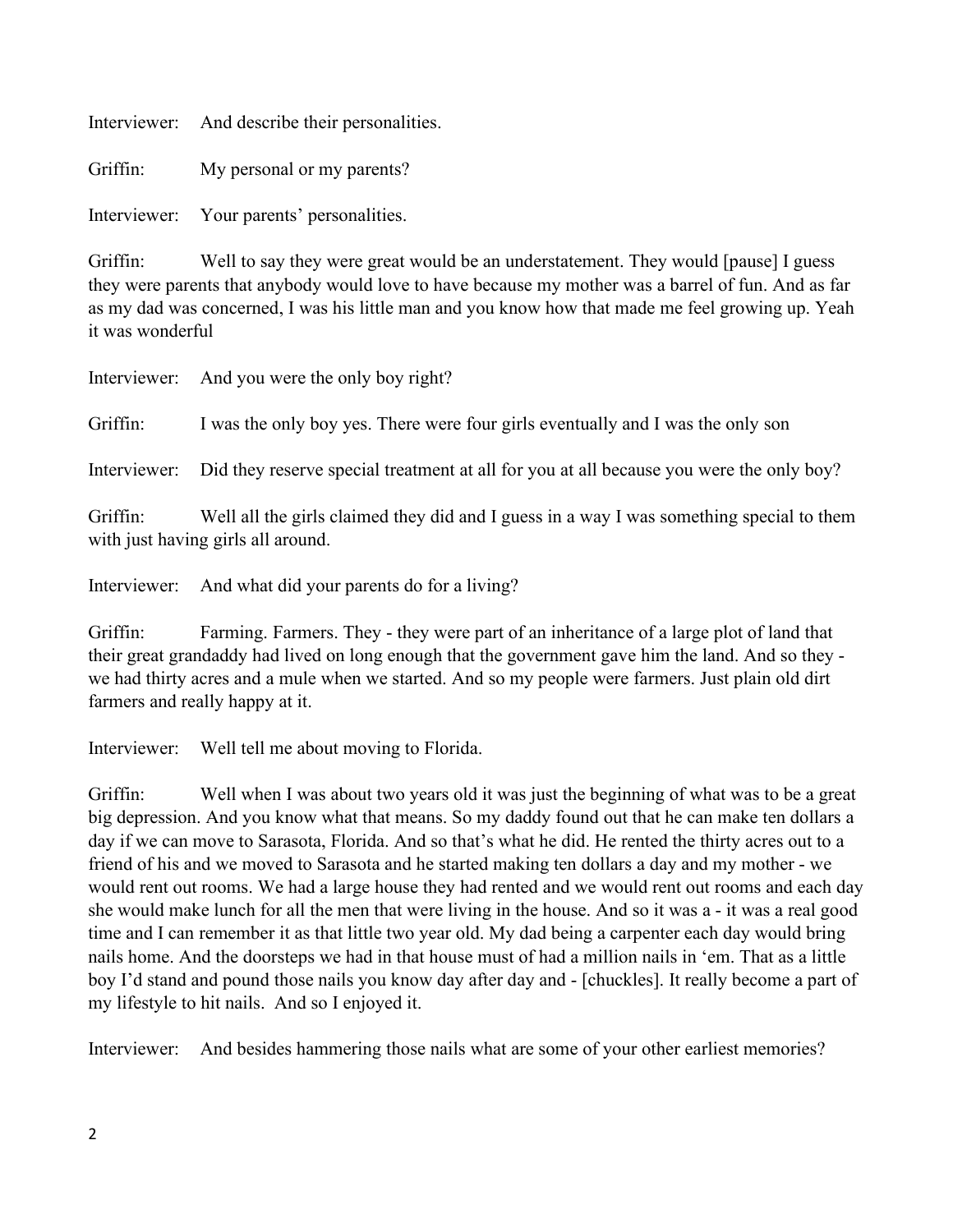Griffin: Well now some of my people say that I don't remember this. But I simply do remember when we moved to Sarasota being two years old I would - the Ringling brothers circus each year would come in and winter that is they'd bring all the stuff in there in Sarasota. And the first memory that I actually have they carried me to a little circus (actually it wasn't a real circus) but they went around two or three blocks and showed all the elephants and animals and so forth. And I remember a little car coming by and I was sitting on my dad's shoulder and I looked in that car. And there was a monkey driving that car [gestures a steering wheel] and I will never forget that. Now I'm sure they had - you know now I'm sure they must have had a man down somewhere down in that motor. But a little monkey was driving that car and it was a real fond memory of mine and I enjoyed it very much.

Interviewer: Did you have any friends? Childhood friends?

Griffin: Well, I guess if I at that age I had a buddy. And my buddy's name was Harold Dillenger. He was a cripple that had to ride around and push himself in a cart. And the two of us became real close friends and my I guessed I could say I loved him because he was helpless and yet I could help him I could run around and do things for him. So Hal and I just had a wonderful time together. That was my main buddy. Now the renters in the house I'd guess I'd have to say they were next because when they would come home each day from work. Boy each one of them was my buddy so I had a big time with all of the people who were renting, renting from my mother.

Interviewer: What kind of job were those renters doing?

Griffin: It was mostly construction jobs at that time or working on ships and things of that nature. I was not close to that fam but I know that's what they were doing because see we lived there for three years so I got to know pretty well what they would be doing. And they would either be working in the ship industry or boat industry or building industry. And that's basically what they were doing.

Interviewer: Tell me about Martha Coil?

Griffin: Martha Cole. I guess I could talk a long time about Martha. We loved Martha. Back then if somebody had a child that they either didn't want or didn't care for we would just take 'em in. Now today you'd call adopting them and going through all the papers back in that time we would just take 'em in and Martha Cole was such a person. Her daddy had left her mother and her mother was trying to eke out a living and didn't have the facilities to take care of her or the money or anything so Martha became a part of our family and so even up until her death almost 75 or 80 years later she remained a part of our family. And we would have any reunion or any get together or anything like that. She would be present and we loved her right till her death.

Interviewer: So you returned to Georgia and why did you return to Georgia?

Griffin: [clears throat] Excuse me. We returned to Georgia about - we went down I was about two we returned to Georgia when I was about five years old. Now the depression you might say was getting in full swing. And that ten dollar a day job that my daddy had vanished. Well we still had this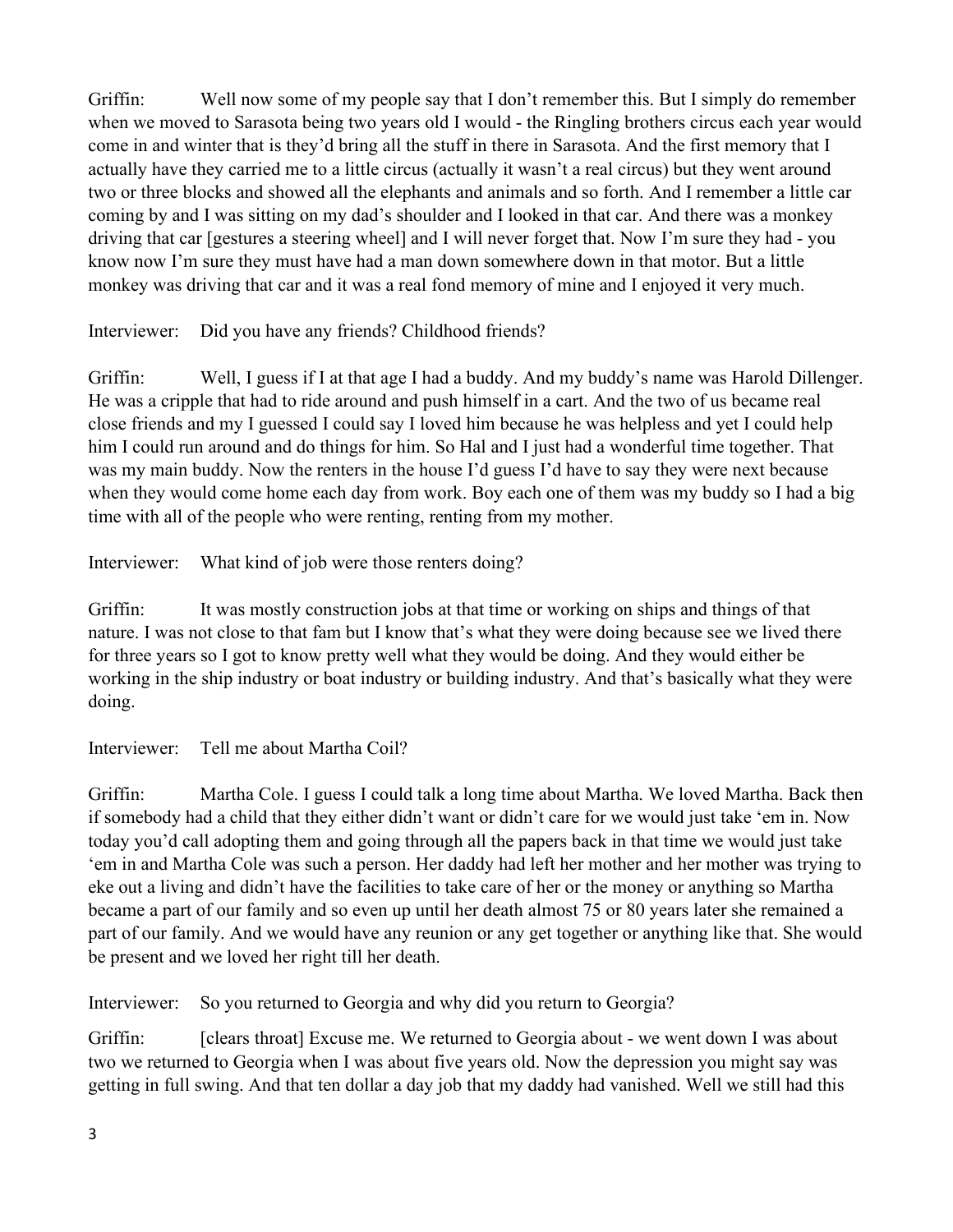farm that we had held on to while we were in Florida, so we moved back to Georgia back on that farm and that's where we lived for most of my early life was back on the farm in Georgia.

Interviewer: Tell me about the community of Patmos<sup>[1](#page-3-0)</sup>.

Griffin: Well, I tell you about the community of Patmos I can talk about it for an hour or I can just tell you briefly. Within a mile of Patmos they were practically all of my relatives. So it was a real happy time. There was one little store. And my aunt Arly ran that store. And we would go down each week with whatever monies that we had. Most of the time we would have to put it on the book. Now you probably don't know what putting it on the book means. She would have a big book there and when you bought something she would write it down on this little book and hopefully she could get her money that fall when the crop was sold. Now I'm afraid to say sometimes some of us failed to make those payments. But Aunt Arly was just a great person there. And she ran the store it was the only little store we had and it was right next to a small church and as I said I had eleven brothers and sisters (my father had eleven brothers and sisters and my mother had seven brothers and sisters) and they all made up this big community in that area there.

Interviewer: Describe the house that you lived in there in Patmos.

Griffin: Well I could have I'd have to describe the house about three different times because as children would come along we'd have to add to it. And I wound up on a little sleeping porch on one side of the house because - we became crowed there. And this house was built by my dad. Now when I say built by my dad he would take each plank and – [sliding motion with hands] he would smooth one side of that plank in the hopes splinters and things of that nature would not you know interfere with the kids running through and things of that nature. He would what we call plain whole plain and I can see him out plaining each board and one he'd get the board plaining it with going shape. So the house became a house with shingles on it that - James what they would do is rive<sup>[2](#page-3-1)</sup> shingles you probably are not familiar with that word are you? They would have a round block and they would have an axe and they would take those axe and they would chop straight down and it would shave off a shingle maybe about an inch thick. Now that became the roof of the house. So the planks came from the pine trees and a little ole saw mill that was around there. And the roof became these rived shingles and they were placed on one and a time and most times they were pretty good as far as keeping the house from leaking and so forth.

# Interviewer: How many rooms?

Griffin: Well we started out let's see one two three. Three rooms to start with. Now as time went by we had to add two more rooms to the back of the house and then when I came along we had to add a little sleeping porch off the side of the house. That really wasn't closed it just had a screen around it and in the winter time if I got too cold in the early years I'd run in there and get one of my warm sisters in her bed or something like that and so it really had six rooms altogether. And it had a pump outside

<span id="page-3-0"></span><sup>1</sup> https://southwestgeorgiainphotographs.wordpress.com/category/baker-county/patmos/

<span id="page-3-1"></span><sup>2</sup> For an article about Riving Shingles, see: https://thelibrary.org/lochist/periodicals/bittersweet/fa81c.htm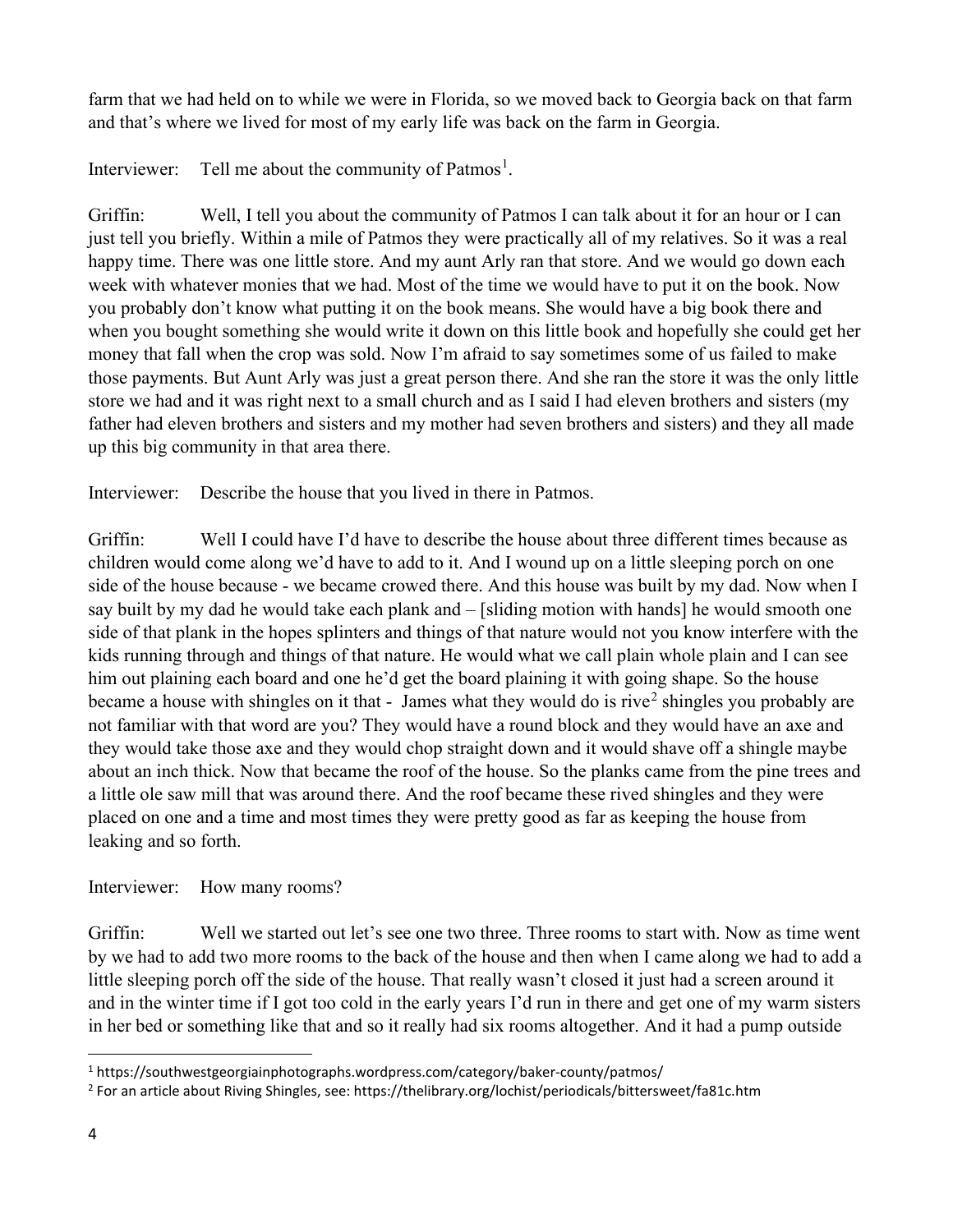the house. There was no bathroom fixtures in the house out about I guess fifty yards from the house that was our famous two holer with the Sears Roebuck catalog and we enjoyed that. So you could go there and get away from everything and that was our bathroom at that time.

Interviewer: Did you have pots in the house?

Griffin: I wasn't hoping you was going to ask me that question. [chuckles] Yes I'm just gonna use the word we used for them back then. We referred to them as slop jars. Each, under each bed maybe not every bed there would be a pot or a slop jar and at night that was the facility that you had to use and so in the mornings when those had been used overnight there it became part of my job to take those slop jars and carry them down in the back of the barn because that's where our garden was and that was very very good fertilizer. Very good fertilizer [chuckles]

# Interviewer: So was the home electrified?

Griffin: Originally no. There was just oil lamps. And these oil lamps, at night, had a little burner on them and that's all we had. Now as times progressed and things got a little better my dad came home one day with what he referred to at that time as an "Aladdin lamp." This lamp had a wick on it just about two or three inches tall [gestures height] about not quite as big as your first and that Aladdin lamp made about twice or three times as much light as a regular little oil lamp but unfortunately the wick would burn out but that was our lamp. Now after - I guess when Roosevelt became president, I think I got my timing right, about that time REA, Rural Electrification boy I think I'm remembering that right. It came in and you had one cord in the middle of the house it would hang down with a bulb on it so each room had one light hanging down from the roof, from the ceiling. So, we thought that was a great thing because otherwise we either had to read or study books by the light of the heater or the something other facility your wooden stove or something that had some light to it. And you would this electricity helped us a lot.

Interviewer: How many acres did your father own?

Griffin: Originally thirty. Now I think I mentioned earlier in the comments there that his great great grandaddy had lived on this land long enough for the government allowed him to own the land. And then when he had eleven brothers and sisters each one of them when they married, their daddy would give them thirty acres and a mule. And so consequently they had take their thirty acres and take their mule and make their living on that thirty acres and a mule. So originally thirty acres. Now as the years went by my dad bought some of the land from the other brothers and sisters so our farm grew a little larger than that I'd say maybe fifty sixty or seventy arcres as time went by.

Interviewer: What crops did you grow?

Griffin: Mostly peanuts and cotton. Now of course we had corn there mainly to feed the horses and mules and stock and so forth. That was mostly what we did.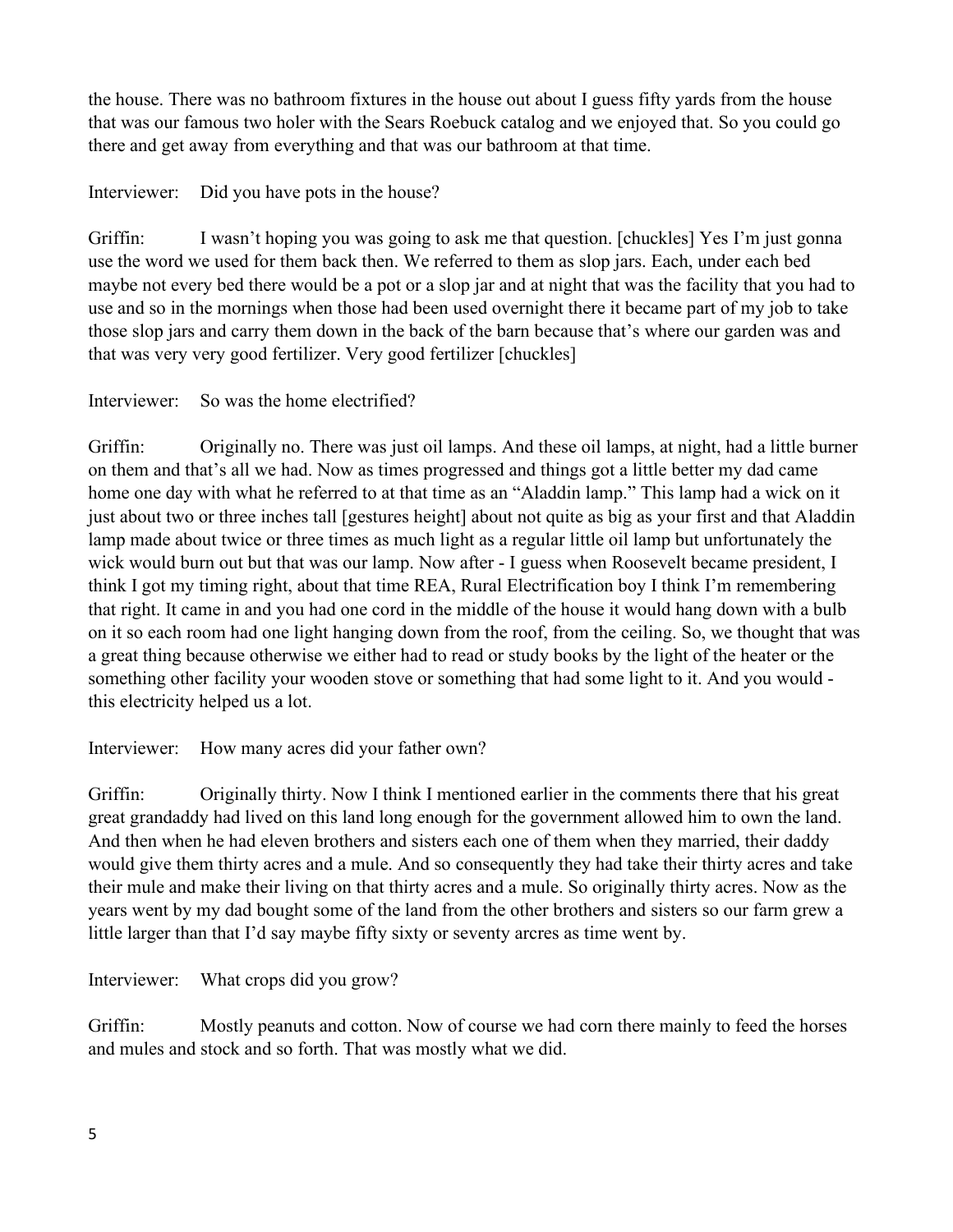Interviewer: How much time did you spend doing work in the field?

Griffin: [Looks down to think] Well as I said from the time, I was just after I came back from Florida I was daddy's little man. And so as years went by now I'm up and like eight and nine and ten years old and like any other kid you wanted to learn what your daddy did. And so my daddy taught me how to plow a mule. When I was six and seven years old - eight years old. Now I'd have to plough and hold the handle up this way [displays with arms]. Most people now I wasn't tall enough to hold them that way now I would plough and hole the handles up there. As far as the time unless school was in I was in there all the time. I spend all my time either farming or carrying water to the men that was out their farming or doing something on the farm connected with the farm. Now admittedly I played a lot too [chuckles]. I had a lot of fun playing with my buddies. Yeah.

Interviewer: So you were talking about taking water to the men out there? Did you father hire people to help? In both outside and inside the house?

Griffin: My - inside the house yes. We had one lady. We paid her a dollar a week plus snuff. Now that was her salary and she lived in a little small bungalow across the road from us. And we loved RT that was her name And RT did all the house that she did [muttering] and she was a part of our soul and she was very very helpful and helped my mother especially in washing and things of that nature RT. Now we had about three or four people that lived on little spots that had we just build a little house like ten or fifteen feet and then fifteen feet fifteen by fifteen put a roof on it and that'd be a house and then these people would help. They would they would what you call share-croppers<sup>[3](#page-5-0)</sup> with my daddy. They would have a certain plot of land and if they farmed it then my daddy would get a share of it and they would get the rest of it. They were referred to as share-croppers so that basically made up my early life there on the farm.

Interviewer: Tell me about curb market.

Griffin: Curb market. I guess in a way I can say that saved us during the depression. The farmers market that we attended it's a place in Albany that was about thirty miles from where we lived. And by this time the depression was getting on over and we were doing a little bit better and we had a large we developed a large large place that developed vegetables and all types of vegetables and so forth. Now during the day we would go out and gather corn and we would develop peas and butter beans and all the things that went with crops that people would eat. And also we would add to that incidentally we would add a lot of chickens because I had at this time gotten big enough to drive a car. Eleven twelve years old and I was driving when I was eleven and twelve years old. I would go around and buy chickens form people and bring those chickens back home and dress em and the next day we'd carry them to farmers market with us. Well getting back to that question. Each morning at about three thirty we would get up after shelling the peas or gathering the corn or doing this and that we would get up and drive this thirty - thirty five miles to Albany, Georgia, and there they had an area there that the farmers bringing in this fresh produce could display it. And we would put it take it out and display our

<span id="page-5-0"></span><sup>3</sup> https://www.georgiaencyclopedia.org/articles/history-archaeology/sharecropping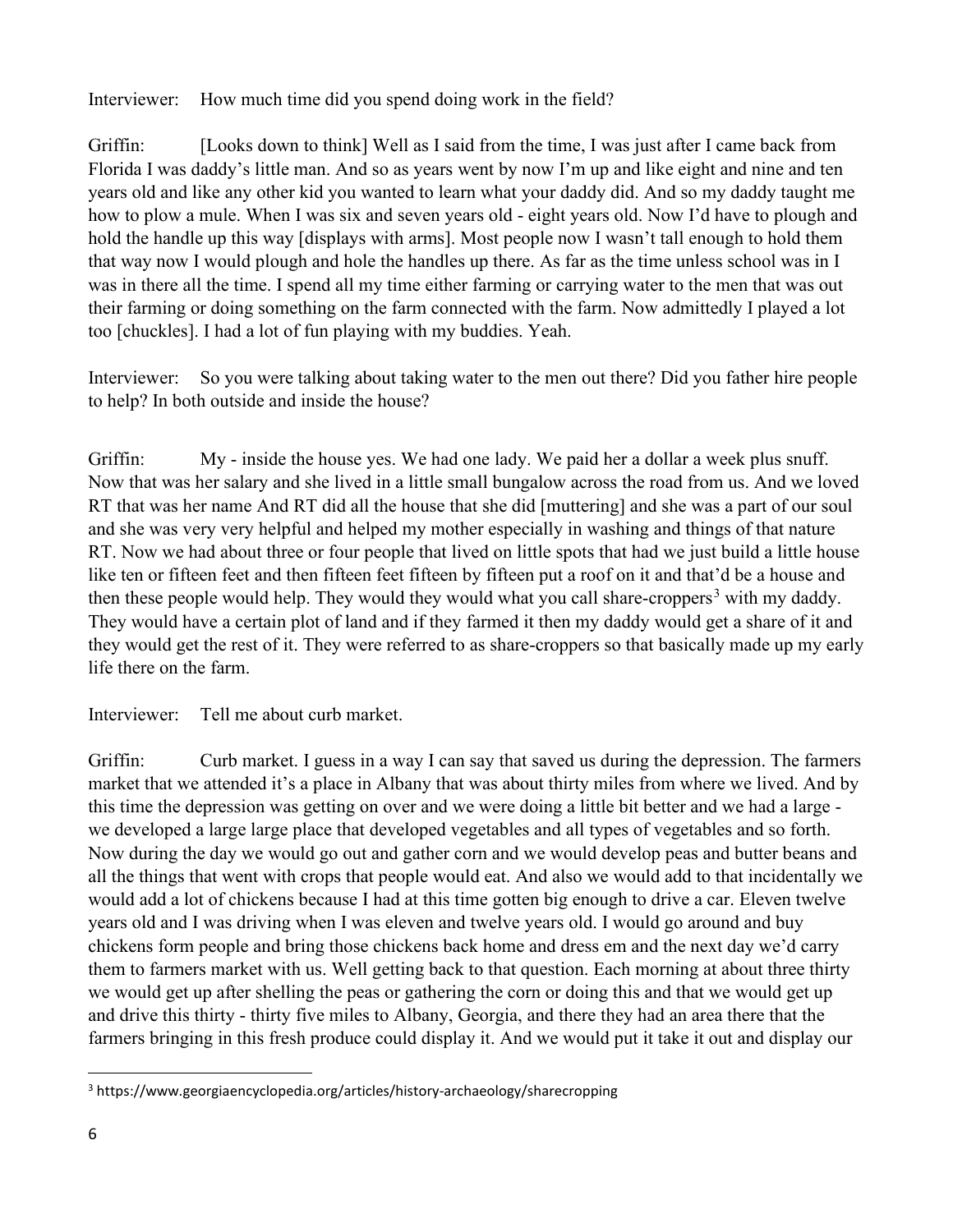produce and people would come by and would come by and buy it. And so we were able to first thing you know we were bought a new car and we caried this produce up there. And we would clear thirty and forty dollars a day sometimes and that was as unheard of back in that time, and it was good, so it started we did that and first thing you know my daddy's brother started doing the same thing and my daddy's other brother started doing the same thing and it kinda got us through the depression and so forth.

Interviewer: Well was there a point at which you recognized at there were people with more money or less money than your family?

Griffin: [pause] Not really. We were all poor. We were all poor. We were all poor but we were all happy and we just other than those women in Albany thirty miles away that would come in their cars and they buy stuff and pay us the something for it. We just all the community that I lived in we were all poor and we were all happy and we if we had something extra we would share it. So it was just really a happy life.

Interviewer: So tell me about the church.

Griffin: The church [pause]. Well, I can tell you how I fit in. The church was right here. 100 yards from that church was my house. My job as a youngster coming up when the church when it was summer time it was my job each Sunday morning to go down to the church and open up those wooden windows. Now they didn't have glass windows back then. Just open those wooden windows so the air would circulate through that church. And people would be a little cooler when they got there. Now in the wintertime that church. Now I would have to go down and this is probably not a word in your vocabulary but a potbelly stove was in that church. And I had to go down and put wood in that potbelly stove and put it on fire, set it afire so you know people would be warm by the time got there. Course close the windows and light the pot belly stove and by the time people began to gather for church ten or ten thirty something like that. It was wonderful. And I'll have to say this. Greatest difference I guess between church then and church now was when the sermon was over or the preacher was through preaching incidentally he just came once a month. And we still had church here Sunday but just had a preacher once a month. When that was over people would stand around outside and talk for hours and of course all the kids we would run and play and have a ball and Sunday to us was a good day. We loved that little church, Patmos church. And it stands today incidentally, and I was there just a year or two ago. It was a wonderful church.

Interviewer: So tell me where you went to school.

Griffin: I went to school straight across the street from where we lived. Straight across the street. When I say street now remember there were no paved roads. There wasn't a paved road in the whole county that we lived. So straight across the dirty road there was a small three room church. Now I mean small three room school, And the unusual part of that school was that we would go to that three room school during the day and at nighttime the doors and all were left open and the goats would all come and spend the night in the school at night. Course the first thing next morning was sweep out time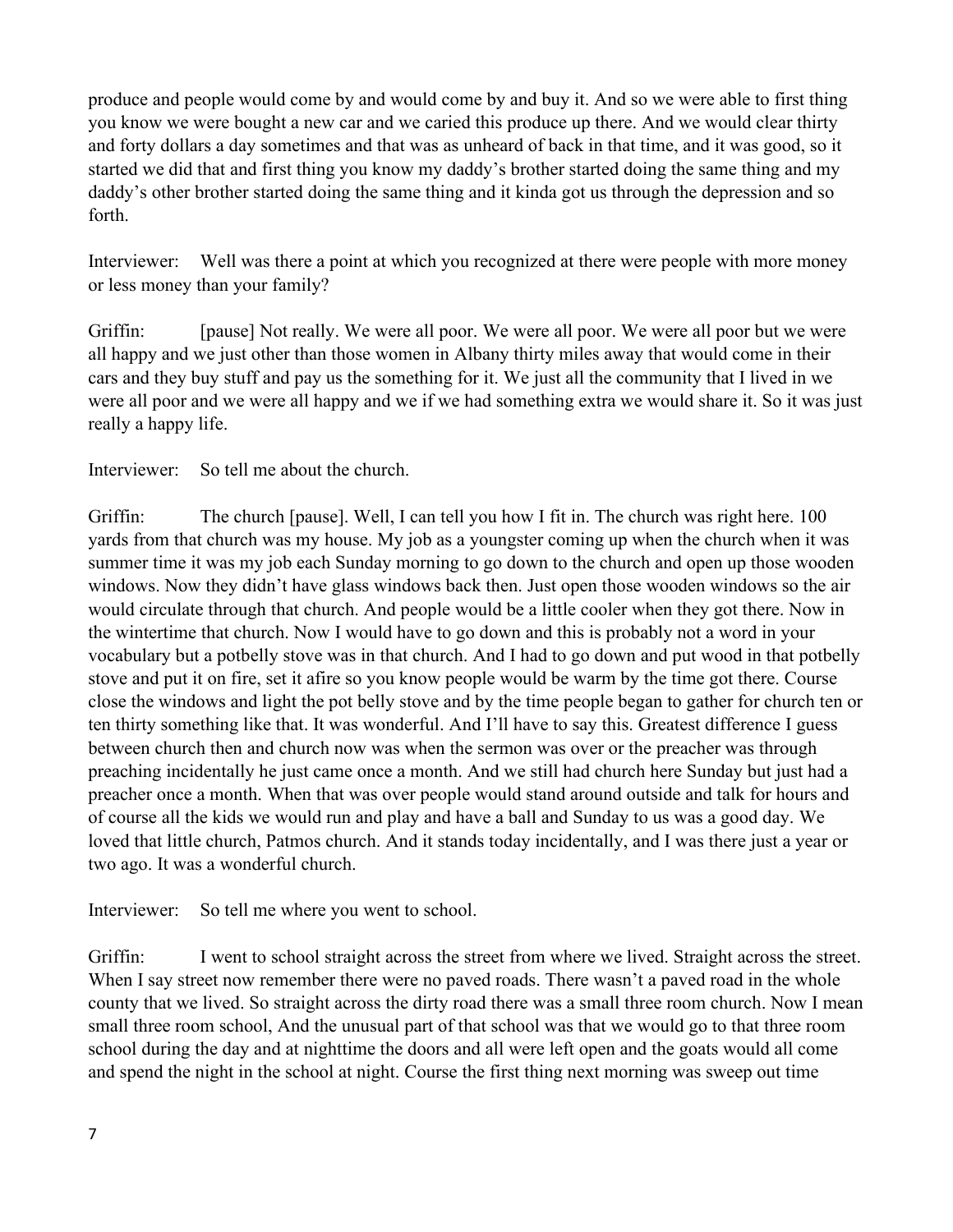before we started school. And those three room schooled and Miss Lightly B. Smith who was my teacher back in those early times. She was she was kinda hard on me. I thought. But anyway we did not have any restrooms in the school at that time. And so anybody had to be excused themselves they would go one - would go girls would go this way and the boys would go this way [gestures left and right] in the woods in the back of the school. So that was our restrooms and we didn't think about it that's just the way it was.

Griffin: What kind of student were you?

Griffin: I wasn't the best. I loved to play I was kind of a player. I wasn't the best now I passed my grades and all and I - I did a little bluffing along I guess but I was able to make my grades. We just had a time. Owe Thompson my main buddy and I. We regretfully got in a lot of little trouble but we would get in trouble a little once and a while.

Interviewer: And where did you graduate from high school?

Griffin: I graduated twelve miles from where I just described. A little town called Arlington, Georgia.<sup>[4](#page-7-0)</sup> That's where I graduated there. Actually during the last two years of my grade school up there. I drove a school bus. When I say I drove a school buts what it was a pick up truck with a body made over it. That I would go buy and pick up about seven or eight people that were all going to that school in Arlington. I would drive about eight miles up the road to a certain spot. The bus could come to that spot and we I would leave my little truck there and we would get on the bus then we would go on to Arlington spend the day come back bus would drop us off and we'd get back on the little buss and I'd carry them all around to houses around my house. They would usually pay us about two dollars a month something like for you know transportation. They would take care of gas and that was about all we were interested in.

Interviewer: So what year did you graduate from high school?

Griffin: I graduated from high school when I was sixteen years old. Now you've got to keep in mind that I came back from Florida. And I started school when I was just after I was five years old and then I graduated when I was sixteen because we had only eleven grades back in that time. So when I was sixteen I graduated from high school. I don't know how I did it I was not valedictorian I was salutatorian. And I think I kinda looked dumb on that really.

Interviewer: How many students were in the graduating class?

Griffin: I believe there was about twenty five. About twenty five. I can see us right now about in

<span id="page-7-0"></span><sup>4</sup> Map showing distance from Arlington to Patmos:

https://www.google.com/maps/dir/Patmos,+GA/Arlington,+GA+39813/@31.4130394,-

<sup>84.7151368,12</sup>z/data=!3m1!4b1!4m14!4m13!1m5!1m1!1s0x88ed67aaa5c687f3:0x698038a573fa4a82!2m2!1d-

<sup>84.5649143!2</sup>d31.376011!1m5!1m1!1s0x88ed59242c89767b:0x5825a349034e2d42!2m2!1d-

<sup>84.7249188!2</sup>d31.4398976!3e0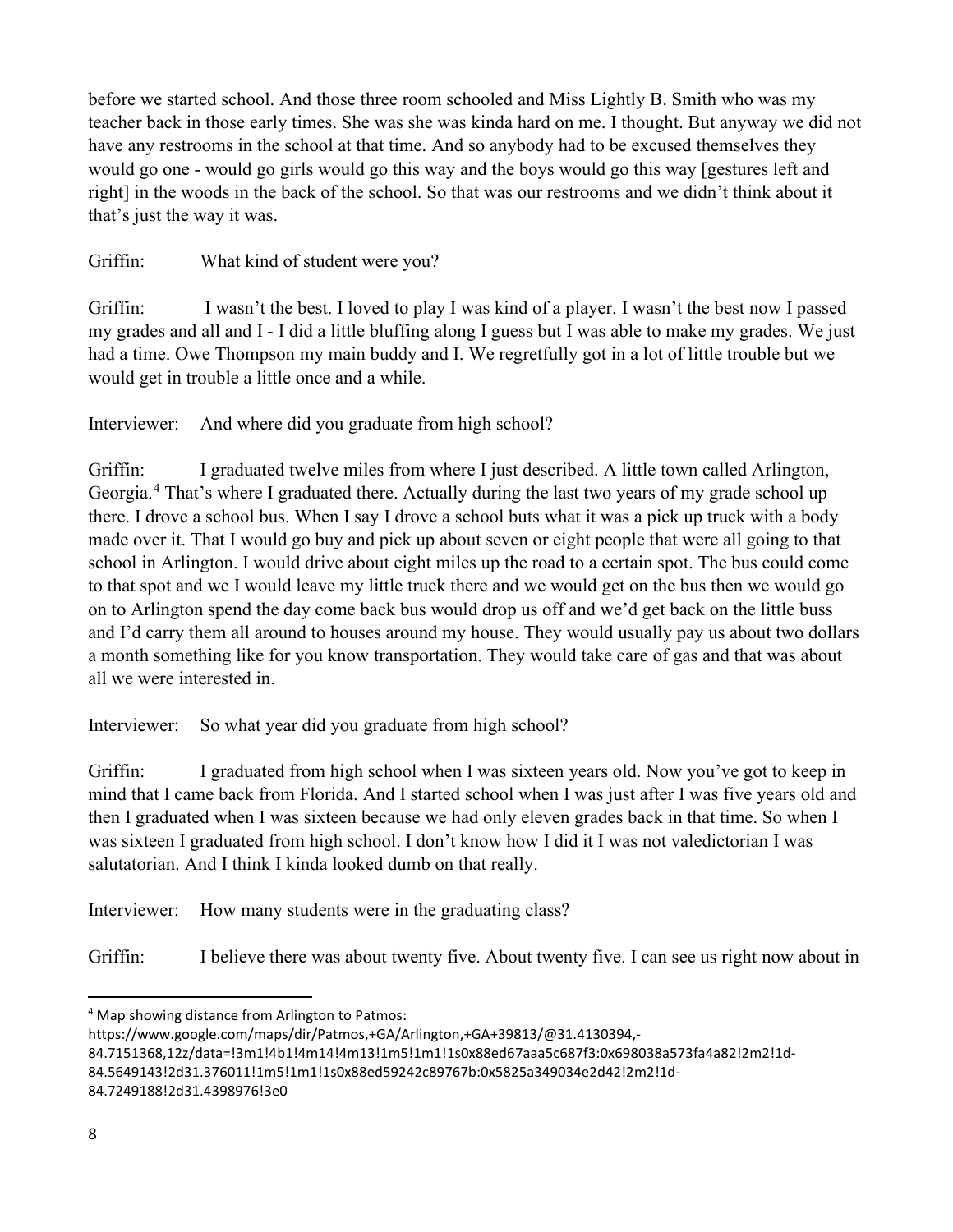## that circle

Interviewer: Now at that time what were your hopes for the future? What were your plans?

Griffin: Now at that time I was simply planning on being a farmer. That's all I knew that's all my daddy done, that's all my family had done. And I planned to be a farmer the rest of my life. Now here I am sixteen years old what do you do? Now my mother fortunately was school teacher in her younger years so she was rather insistent we furthered our education. So I did go to some college after that if you're interested in that. I went to Abraham Baldwin agricultural college which is the college about farming. Teaching you how to farm better so I went to there to - to that school for two years and I fully intended to - you know go ahead and get further education. But unfortunately, unfortunately. Something came along. I fell in love with a little girl that was talking in a hall one day. And well you didn't ask that so I'll tell you later but anyway we got married when I was just 19 years old so after the two years I had gone to college then we got married and then I'm nineteen years old what I do now? Any question?

Interviewer: Ok so I want to ask quickly now, did you have a sense war was on the horizon?

Griffin: Yes I did, Yes I did. I was going to mention that. [pause] I was a little underage at the time war first started, but now for that reason I was - I waved out I didn't go in immediately. But when war started - 1945. When war started we all rushed to join. There was a number of us and I guess as luck would have it that were not accepted because we were on the farm and back then they needed the food worse than they needed the manpower to feed the soldiers up to the war started. So I thought a time there – I felt like there would not be a problem about me going in service or it wouldn't start on things. I went and bought a – now just 19 years old, I went and bought me a Ford tractor, I rented sixty acres of land and bought some seed peanuts and Sarah and I got married. And I was going to be a big farmer but Uncle Sam had something different in mind for me. I moved from one county to another country. This county that I moved to was having trouble meeting its allotment for men to go into the service so instead of me being deferred there. I don't know if you've ever seen them, You remember the sign you probably seen it "the country needs you" [points] this man pointing I can see it right now and so I was drafted in the new county.

Interviewer: Ok lets pause for one second. Do you want to pull those up so that you can put your feet on the floor?

Griffin: I think that would be... Interviewer: Let's do that. Griffin: I think it will be a little bit better. Interviewer: Do you want to take a sip of water? Griffin: No I'm fine.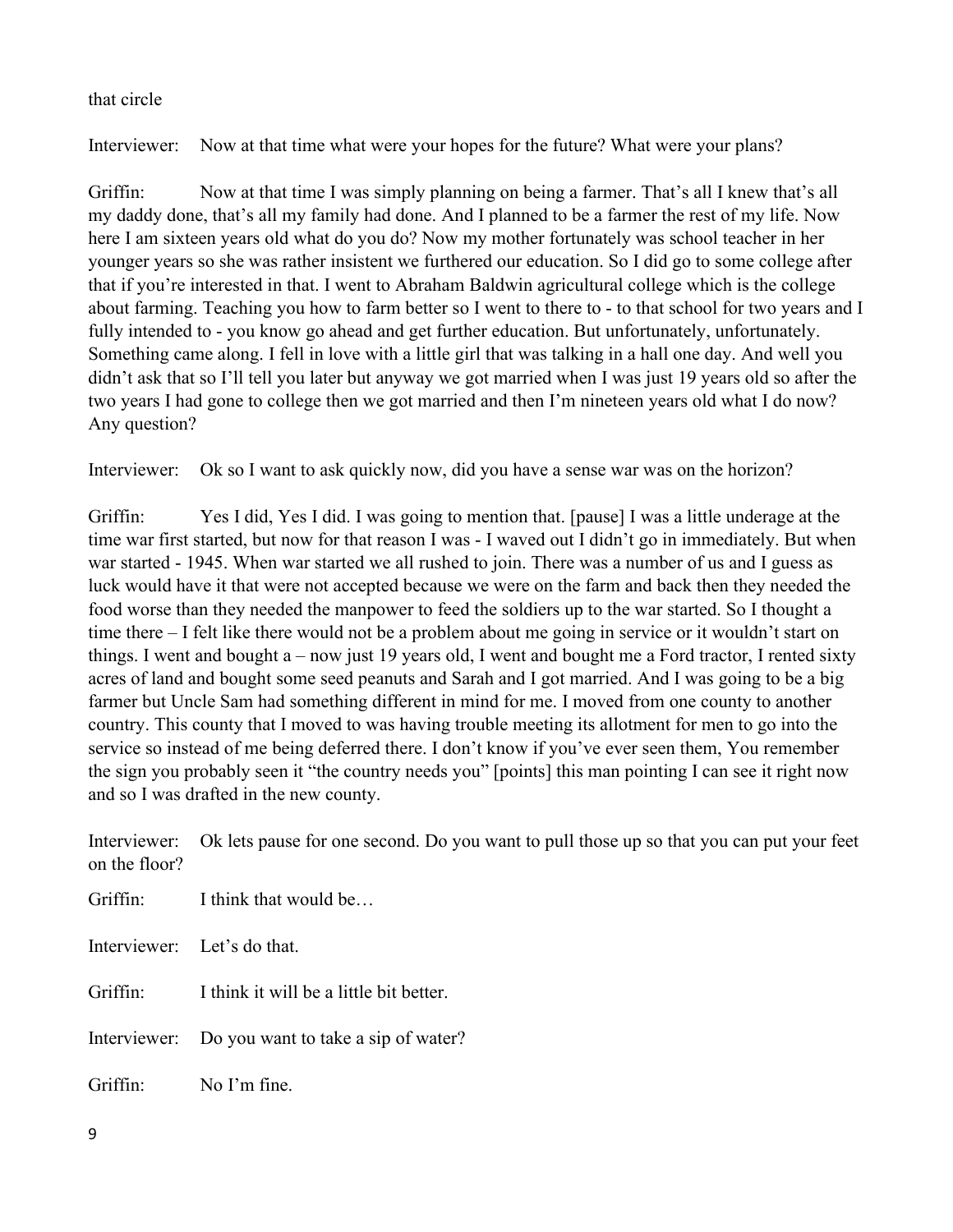Interviewer: Ok. Alright so I want to just go back quickly and sort of get a direct response on Pearl Harbor.

| Griffin:        | Ok.                                              |
|-----------------|--------------------------------------------------|
|                 | Interviewer: Is that a distinct memory for you?  |
| Griffin: Oh yes |                                                  |
|                 | Interviewer: Well tell me about hearing the news |

Griffin: Well, I heard the news I was it happened so I was hitchhiking and a man picked me up and told me about it because back then people if they wanted to go anywhere and didn't have a car they just get up you know and thumb a ride somewhere. And so I heard about it but it didn't it somewhere other since I had been told that I was going to I had to farm. I didn't think that it would necessarily affect me. Now it was a horrible thing living in the country away from a city away from a lot of hullabaloo and everything. I guess I wouldn't of been affected quite as much as some of those who were more draft age a year or two older than I was and so forth but I remember it and I can remember Roosevelt on the old radio talking about I can't recall the full speech but I can remember his voice as he came on there the world will remember in infamy and the use of big words like that you know the things like that will happen. So it was it was quite a…

Interviewer: So how did your family feel about President Roosevelt?

Griffin: Oh they thought he was God. They thought he was God at that time because he had put through he had basically bought us out of the Depression by creating the -. Back then there was people going around digging ditches all over to keep mosquitos from going around [stammers] giving you malaria and things like that certain building things like that so they really thought he was God. Roosevelt was well thought of.

Interviewer: So who told you or how did you learn you wouldn't be drafted or you wouldn't have to enlist because you were a farmer?

Griffin: Well there in a little town of Newton Georgia. See that's the country that I lived in and so they informed me that I would not and so I just accepted it as such. And that's the reason I bought the track through and peanuts and rented some land. And I was gonna farm and feed but instead when I moved to a different country, Dougherty county that's when they decided they needed me worse in the war than they needed me to raise peanuts for them.

Interviewer: So if you had stayed in Baker country?

Griffin: Yes.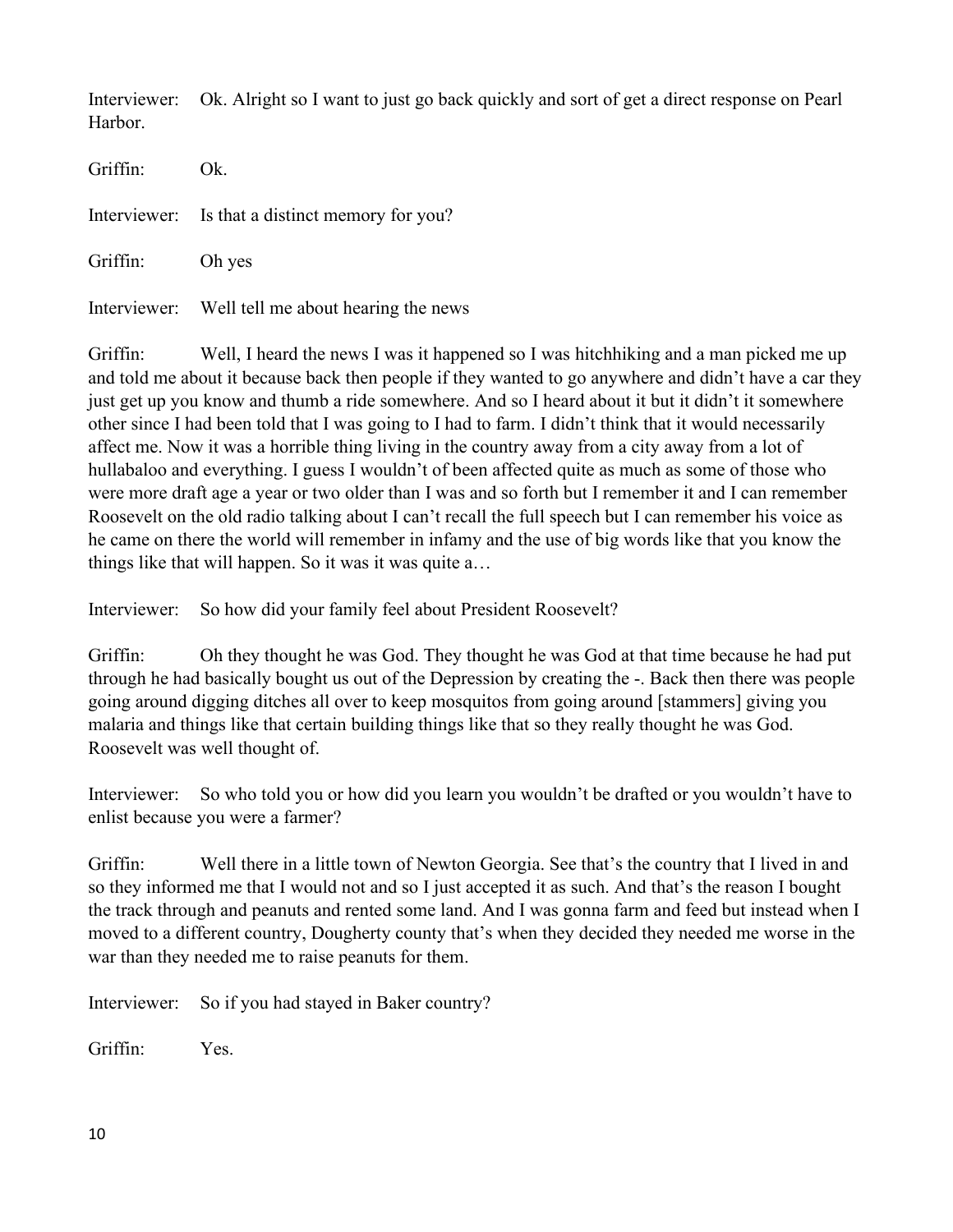Interviewer: Would you have not been drafted do you think?

Griffin: I think I would have. I think I would have probably a little later in the war I would have been drafted. And I had gone there a time or two hoping that we could cause we back then I wasn't an exception all of us wanted to go we just we wanted to go but since I had married that changed a little of my thinking and so I thought I sure won't have to go. That wasn't the case

Interviewer: Let's talk about meeting your wife. Griffin: Ok. Interviewer: Tell me about her how did you meet her?

Griffin: Like most boys fourteen, fifteen, sixteen years old, the new school year comes along and I like most of them was standing in where you enter the classroom watching the girls go by. And there was a new school that had been added to our school and so the pupils from that school were having to come to our school so that was a new set of girls so I had to see how they looked. And so [chuckles] as they came by I there I never will forget my wife she came by and had on a little old skirt that was red and white stripped. And I just thought well "I want to marry that girl." And that was - I can't say I fell in love but I was infatuated.

|          | Interviewer: So this was still in high school?           |
|----------|----------------------------------------------------------|
|          | Griffin: Yes, still in high school                       |
|          | Interviewer: So she was from the area?                   |
| Griffin: | Yup, yeah she was from just about four miles from there. |
|          | Interviewer: And what was her name?                      |
| Griffin: | Sarah                                                    |
|          | Interviewer: And what was her last name?                 |
| Griffin: | Emanuel [says then spells it out].                       |
|          | Interviewer: So how long did you court?                  |

Griffin: Well we - see I went on to college after I met her. I went on those two years college that I mentioned to you a while ago and then after college and thinking I was going in service immediately we made a decision basically - it was on Saturday lets go get married and we went and got married and we were going to keep it a secret but the next week the Baker country news came out and it was in the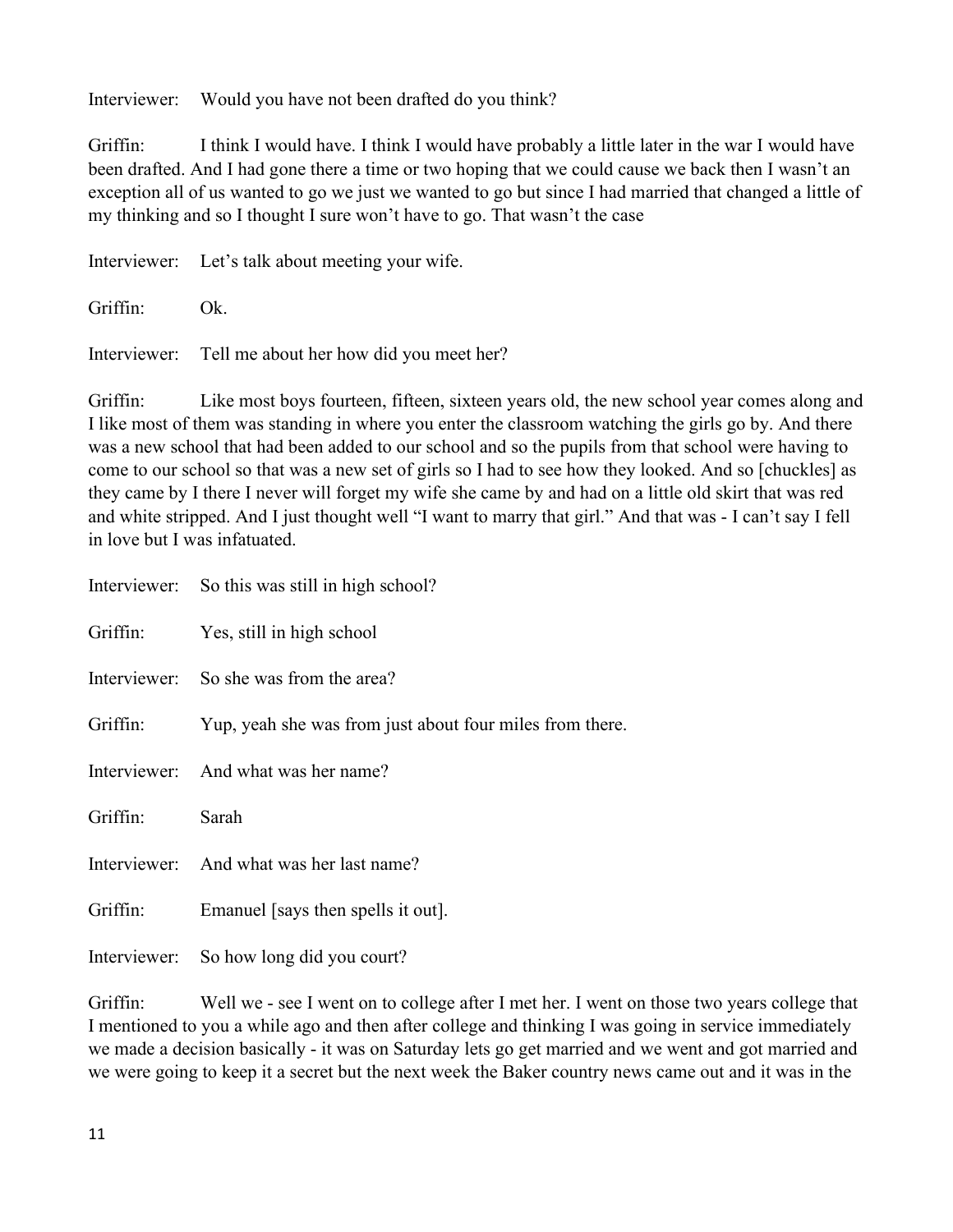paper so we couldn't do anything about that secret and we couldn't do anything about that secret and so anyway we went and that's when we got married.

Interviewer: And and do you remember the date of your wedding?

Griffin: I believe it was November - you got it?

Interviewer: It was 42'.

Griffin: Forty yeah two. I know the year of it. Oh, ok I believe it was November or something I'm just not certain. See I've got a new wife now [points at interviewer] so I've been thinking about my new wife.

Interviewer: We'll get to her We'll get to her

Griffin: Ok ok

Interviewer: Ok so you got married and tell me about getting that small farm still in Baker country.

Griffin: Alright as I told you I had rented a tractor. I had that small farm one year I farmed which is what I was supposed to do to stay on that list before I was drafted then when I moved to a different country then they said you got to be drafted and I lost the farm. I lost my tractor, I lost the seed peanuts, I lost the rent, I lost everything. So at that point in time I was drafted.

Interviewer: Ok tell me about moving to Albany.

Griffin: Well my parents moved to Albany. Originally, I told you that was about thirty miles from where I had lived all my life. They rented a large colonial home and this colonial home had rooms five or six or seven rooms in this house so they rented us two of the rooms and Sarah and I moved into these two rooms and that's where we lived and that's where I left her when I went in service.

Interviewer: Do you remember what street that was on?

Griffin: Yes. It was on Slappey Drive. South Slappey Drive. It didn't have a bit of pavement on it was just bump bump bump [gestures].Yes it was Slappey Drive.

Interviewer: So what did you do for a living in Albany?

Griffin: Well once I farmed then I went into the service. Now I had not gone into anything other than the farming there so I didn't - if you were talking about by career. My career didn't start really till I got back from the service.

Interviewer: So you hadn't rented another tract of land when you got to Albany?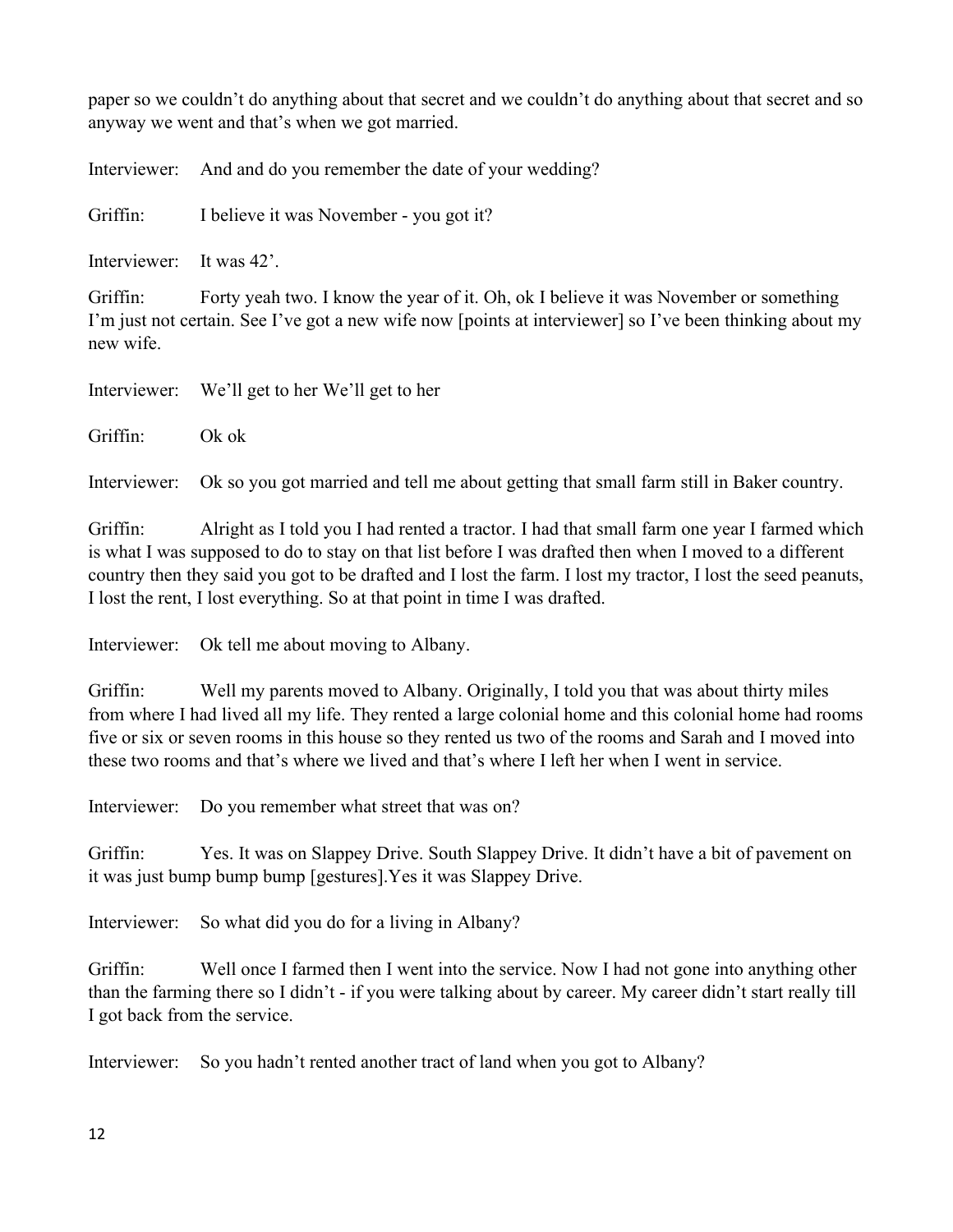Griffin: No no no. I lost my tract of land and everything and I was when they drafted me I went to Fort Knox Kentucky for my original training there.

Interviewer: So when you were still in home in Albany before you were drafted did you get a ration card at that time?

| Griffin:                             | No no.                                                                               |
|--------------------------------------|--------------------------------------------------------------------------------------|
|                                      | Interviewer: Did you buy any war bonds?                                              |
| Griffin:                             | Nope. I didn't have any money. [chuckles] I couldn't buy any war bonds.              |
| Interviewer:                         | Were you keeping up with news from the war at that time?                             |
| Griffin:                             | Oh yeah oh yeah. Yes I was very interested in the war at that time.                  |
|                                      | Interviewer: How did you get your news?                                              |
| Griffin:<br>get through with theirs. | My daddy and mother took the paper and I'd read their paper in the morning when they |

Interviewer: And did you expect to fight did you expect to get drafted when you were still there in Albany?

Griffin: I didn't concern myself too much but I was aware that the draft was needing men and that I was of the age nineteen going on twenty and I was of age and going on twenty and what would I do with my wife you were concerned about things like that. And so I was concerned and sure enough I got that notice.

Interviewer: How did you receive the notice?

Griffin: You received it from the draft board. Draft board drafted me and says we need you and want you to report to Fort Knox, Kentucky, for your training. So anyway I got on a bus there in Albany well actually it wasn't Albany it was Newton. The bus left from Newton and we headed to Fort Knox, Kentucky. And I left my wife there with ole piece of car and incidentally you haven't mentioned anything about my baby but anyway we'll get to that.

Interviewer: So tell me about leaving your wife what was that parting like?

Griffin: Well [pause] that was a sad thing for me. When I left my wife at that time. I'm not sure which leaving you are talking about because when I went to Fort Knox, Kentucky, she went with me. Now leaving my wife later on is the sad thing that I was fixin' to mention to you.

Interviewer: Ok so you go to Fort Knox once you have been called.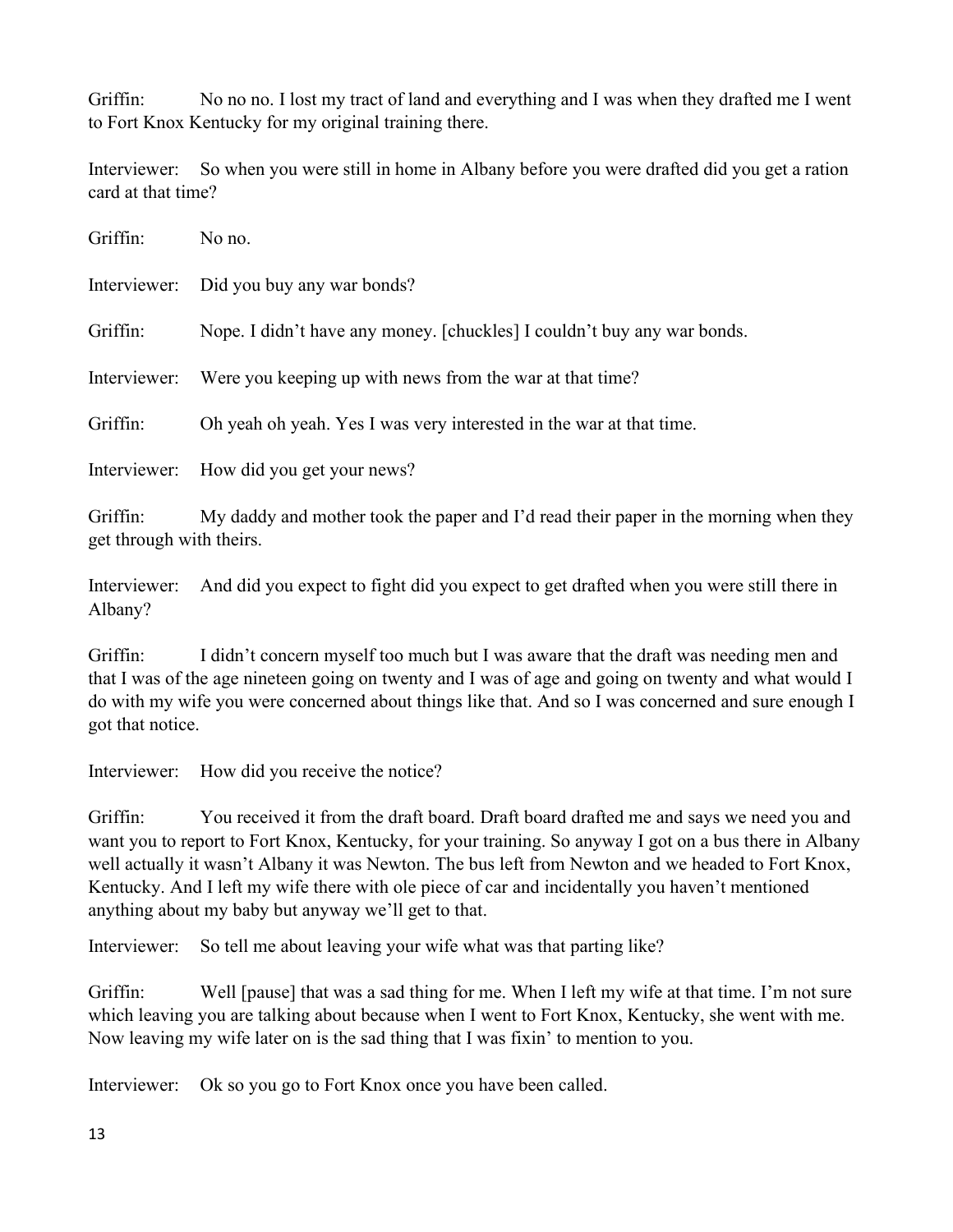| Griffin: | <b>Yes</b>                            |
|----------|---------------------------------------|
|          | Interviewer: And she goes with you?   |
| Griffin: | And she goes with me.                 |
|          | Interviewer: Why did she go with you? |

Griffin: She goes with me and she works in a PX there to help us pay off the money that I had lost on that land and the tractor and so forth because I had lost every bit of that. So she worked in a PX and I was making a 100 dollars a month in service there. Now remember I was just a PFC at that time so you don't make much money there.

Interviewer: And where did you live there at Fort Knox?

Griffin: Well the person that was running the PX. Had an extra room and my wife rented that room from him. And that's where she lived. Of course I lived I was in the barracks with all the other enlisted men.

Interviewer: Ok, so tell me about boot camp, tell me about your arrival at boot camp.

Griffin: Well I'm not sure except boy one of the interesting things that happened the first night I got there. Freezing cold and somebody stole my blanket and I got up and tried to steal somebody's else's blanked and we had a big time there. She was there at Fort Knox and by that time we would just settle in the end I have to go barracks every afternoon and she goes to her one room apartment over there.

Interviewer: What kind of training did you undergo?

Griffin: Fort Knox Kentucky is a - They train you there how to tank, that's what. I said this time they had made the right decision. I had a tractor had had a tractor. Now I'm going into a tank outfit and so I thought so well boy they have really hit the nail on the head but unfortunately I stayed there and took my basic training the whole time and I never got inside of a tank. I was a radio operator on a personnel carrier. Now I don't know if you're a personnel carrier is kinda like a tank people are on the end and you're you have to learn how to - the Morse code and so I was taught that and that's what I did there. Now remember you're only in basic training for 90 days so that's the 90 days that we spent there.

Interviewer: So how were you assigned to a branch of the military?

Griffin: When I was finishing basic training They sent you around some type of form I can see it now but I can't remember all the questions on it. And you answered all the questions on it including your school, your past history, what you did blah blah blah. And for some reason I was selected for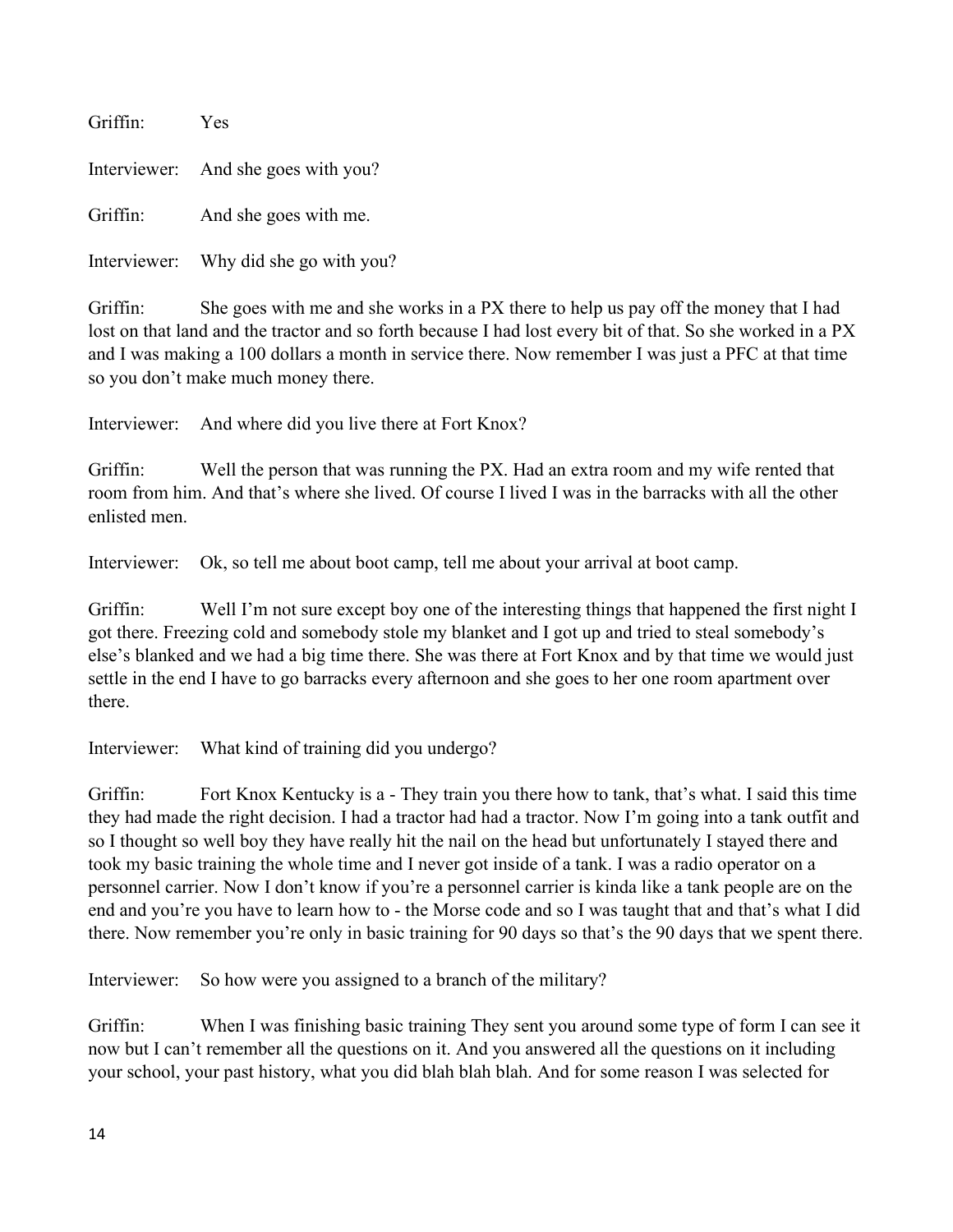officer's training. So after basic training in Fort Knox, Kentucky I was selected for officer's training so that's good.

Interviewer: How did you feel about it?

Griffin: I was happy because I was going to get a big raise in pay if I went to training. I think I'd get about ten dollars more a month. So, I had a decision to make I either can stay at Fort Knox and become a tank outfit or I can go to Aberdeen, Maryland, and that's firearms training or I can go to Fort Benning and that's where the infantry trained. So what do I do? Well while you haven't mentioned it Sarah now is pregnant with our first baby and so we go home we get a week's leave before you go to that training so anyway I selected Camp Blanding because its just 90 miles from Albany where my wife would be staying.

|                  | Interviewer: You talking about Fort Benning?  |
|------------------|-----------------------------------------------|
|                  | Griffin: Fort Benning excuse me. Fort Benning |
| Interviewer: Ok. |                                               |

Griffin: Fort Benning I selected Fort Benning because its just 90 miles from Albany. So, going on home we thought she just had the flu but when we got thrilled there we found out that she was pregnant with the baby. Anyway the next assignment I get is Fort Benning for officer's training. But now before I went to fort Benning there again 90 days. Now about this time it's getting near the time that V in Europe is getting close to that time but not quite yet. So anyway, we I went to Fort Benning, went through officer's training, and I found out that you could get an extra hundred dollars a month if you could join the paratroopers. So you talk about needing the money I really needed the money bad. So I got on a bus one day and they carried me up to Fort Benning I mean the headquarters. And when I got to the headquarters they carry you up to a thing as it looked like to me it was half way to the sky. I got up there and I looked back down and I was supposed to catch this rope and slide down somewhere or other and I'm not sure cause I never did do it. I turned around and said as bad as I need money I don't need this hundred dollars a month that bad. So I came back to Fort Benning, finished my officer's training and at that point in time I became a 2nd Lieutenant.

Interviewer: So tell me about Fort Benning what did it look like in those days?

Griffin: [pause] Soldiers, soldiers, soldiers, training, training, training, night training, day training, morning training, training of every kind every where you could look was nothing but soldiers soldiers, soldiers because that was before just before VE day in Europe. Everybody was training for the final invasion hopefully and winding that war up because they didn't know at that point in time Europe would give up. It was totally 100% soldiers.

Interviewer: Did you have a sense of how important Fort Benning was in training certain units?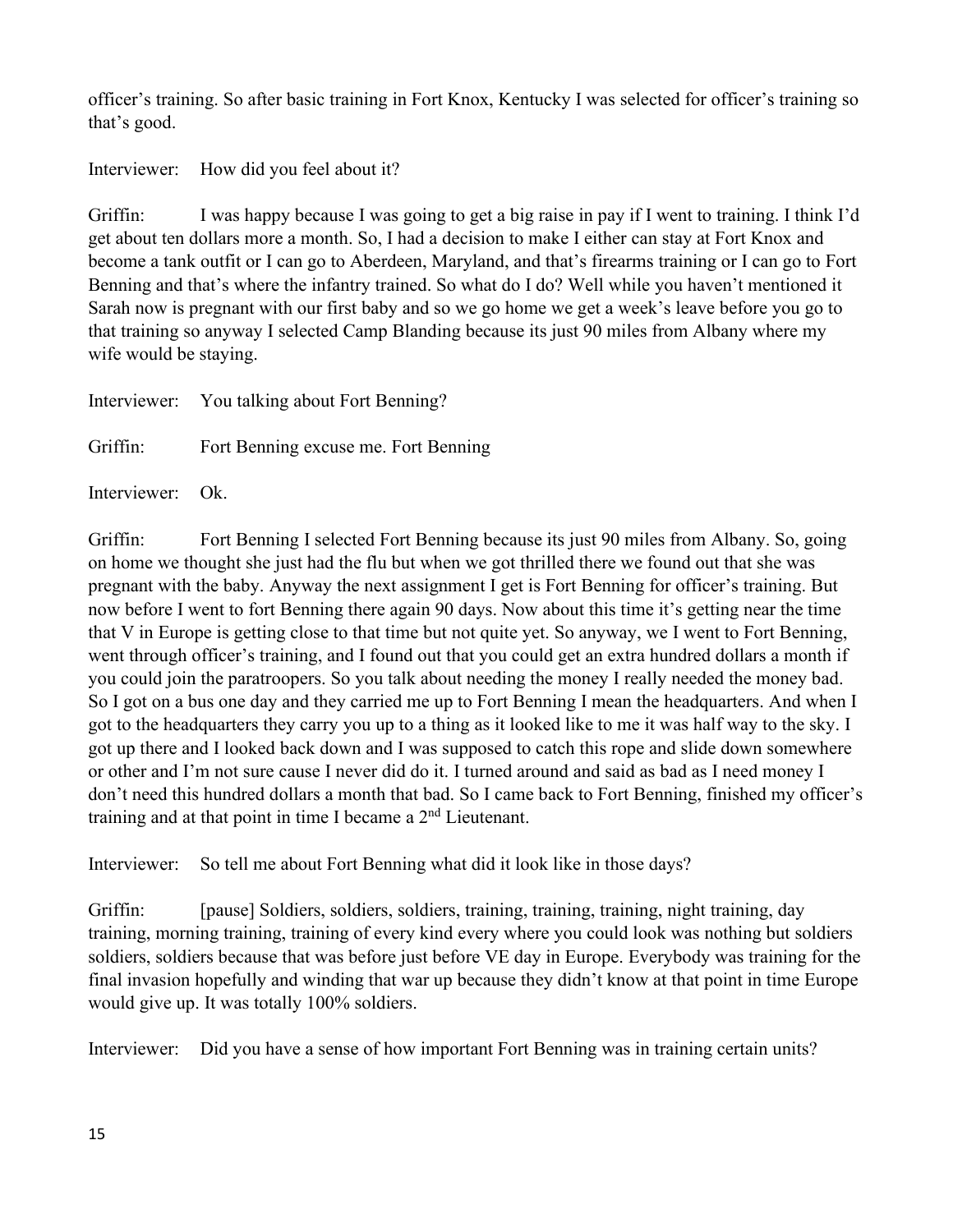Griffin: Yes I did. It was. You were trained in weaponry, you had to do a lot of night training, you had to train with all types of weapons. I could take a weapon and just use it and… I can't think of all the guns I was trying to think of there. But all types of weaponry you were trained for in combat there.

Interviewer: What did your barracks look like there?

Griffin: I can tell you exactly what it looked like. It was twenty by fifty. Twenty feet wide, fifty feet long. Now the reason I know that I later bought one so I know the size of that barracks. You walked in the barracks there was nothing but bed - cots not beds, on both sides down and a few of the barracks had second floors in them. It was nothing but soldiers and spreads and a brown blankets on top of the cot. So this was my life at that time.

|          | Interviewer: What time did you get up in the morning?                                                                                                                                                                                                                                                                                                                                      |
|----------|--------------------------------------------------------------------------------------------------------------------------------------------------------------------------------------------------------------------------------------------------------------------------------------------------------------------------------------------------------------------------------------------|
| Griffin: | About three, four and five o'clock.                                                                                                                                                                                                                                                                                                                                                        |
|          | Interviewer: And where was the latrine?                                                                                                                                                                                                                                                                                                                                                    |
| Griffin: | It was in the end of the barracks.                                                                                                                                                                                                                                                                                                                                                         |
|          | Interviewer: What about the mess hall, the cafeteria?                                                                                                                                                                                                                                                                                                                                      |
| Griffin: | By the time you got to cafeteria was about five thirty or six o'clock. It was separate it<br>$\frac{1}{2}$ and $\frac{1}{2}$ and $\frac{1}{2}$ and $\frac{1}{2}$ and $\frac{1}{2}$ and $\frac{1}{2}$ and $\frac{1}{2}$ and $\frac{1}{2}$ and $\frac{1}{2}$ and $\frac{1}{2}$ and $\frac{1}{2}$ and $\frac{1}{2}$ and $\frac{1}{2}$ and $\frac{1}{2}$ and $\frac{1}{2}$ and $\frac{1}{2}$ a |

was not a part of the barracks it was a sperate place where you went to.

Interviewer: What was the food like?

Griffin: Well if you were in the service you called it slop [laughs]. But basically, we were all healthy from it so I guess it was alright there but it was just a bunch of slop is what we were concerned at that time?

Interviewer: Where there any women working on the base? Did you see any women?

Griffin: Very few. Very few, there would be the secretarial jobs and things of that nature and nurses and things of that nature but there wasn't women in service as such like we were at that point in time.

Interviewer: Ok so did you have time to visit your wife while you were at Fort Benning?

Griffin: No she was back in Albany by this time when we came back from Fort Knox, Kentucky. She was in Albany. And I may have gone home one weekend out of the thirteen weeks I believe I mentioned that training there was thirteen weeks. And I may have hitchhiked home and hitchhiked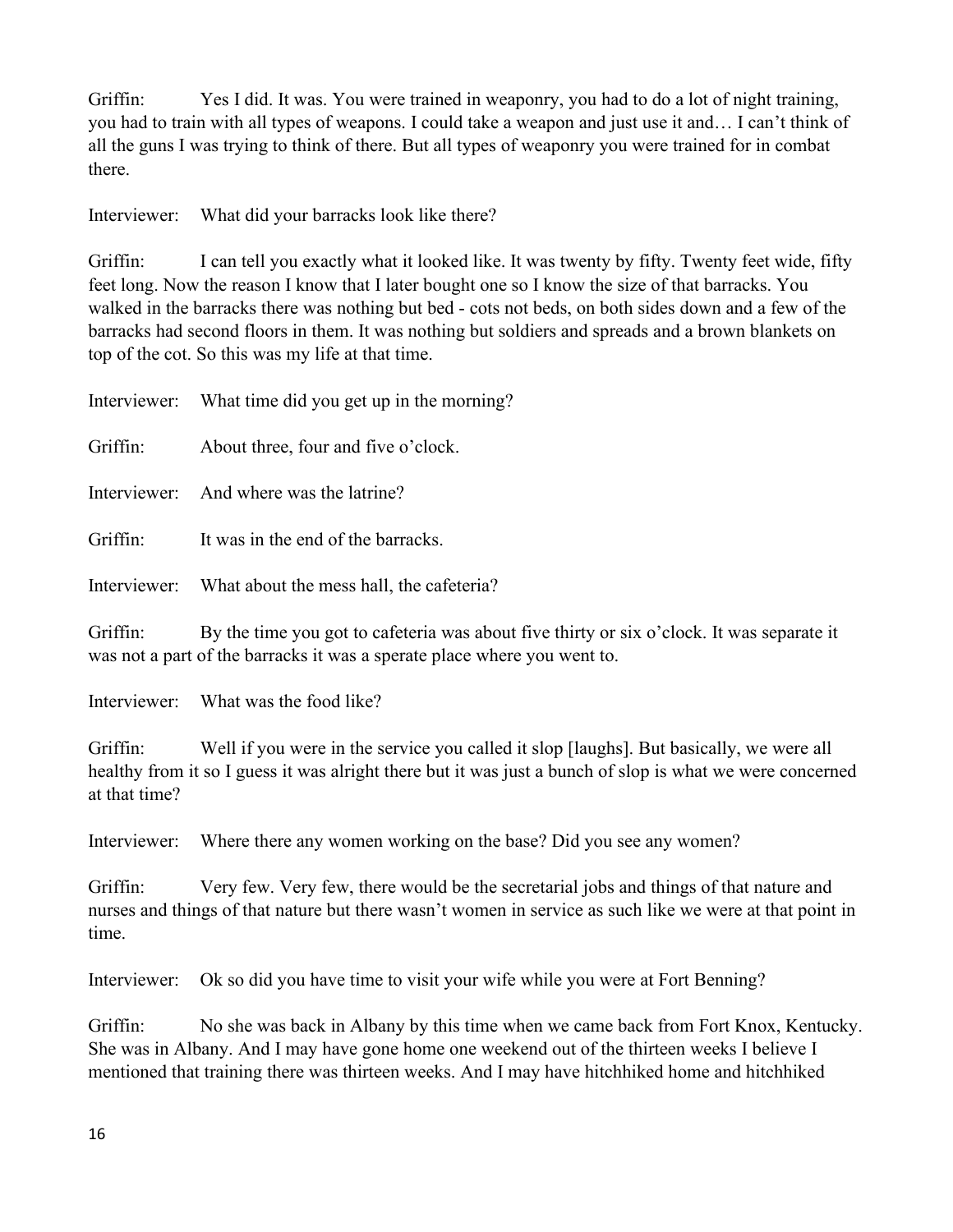back one weekend cause that's what you did at the time. And most people would pick you up back then.

Interviewer: Did she visit Fort Benning?

Griffin: She did when I graduated from Fort Benning with my  $2<sup>nd</sup>$  Lieutenant boys. She came up with my dad and mother and came up to Fort Benning for my graduation.

Interviewer: Ok so where were you transferred from Fort Benning?

Griffin: This is kinda a quick thing and I think I can get it straight. When I graduated from Fort Benning they sent us to Camp Blanding<sup>[5](#page-16-0)</sup> Florida. Now I while did not know it at that time but looking back I know what it was. They were preparing us for the invasion of Japan. For the invasion of Japan. So anyway when we went to Camp Blanding, Florida and stayed there about two months and then we were given a one week's leave. And the one week's leave course looking back now they knew we were heading for the invasion of Japan. Now I'm sure you remember that Germany or VE day they gave up about two months before Japanese surrendered but we were making all our facilities available for the invasion of Japan. We went to Camp Blanding and when I - Incidentally our baby was born when I was in Camp Blanding

Interviewer: Tell me that whole story?

Griffin: Alright. I told you Sarah was pregnant when we left original basic training there. The night we were out on what we referred to as bivouac. I don't know if you were aware of that terminology. You go out like you are in battle and you carry you tent with you and you get in the tent and you sleep and you do whatever you have to that night. So we were out on bivouac and I being as tall as I am course my feet are sticking out the end of the tent there and its cold weather but anyway. About eleven or twelve o'clock I suddenly for some reason I don't know why. I knew there was something I had to do something. So, I got up and I felt that my baby was going to be born that night. Now here I am in Camp Blanding, Florida, about 250 miles from Albany. And my wife is in Albany, I'm in Camp Blanding on bivouac. I went to the commanding officer, now remember at this time I'm just a 2nd Lieutenant I'm not the commanding officer. And I said, "I have got to go to Albany." He said, "LT you can't do that we are on bivouac." And I said "Sir I have got to go to Albany." I'm going tonight somewhere or another if I have to be arrested I'll be going. So he realized that I was serious about it so he got one of the jeeps carried me to the bus station there in Jacksonville. See Camp Blanding is just out there from Jacksonville. He lead me to the bus station I got on the bus and rode that bus all night long and about daylight I got to Albany. And I got to the hospital and the baby was born about two hours before I got there. And that was the part - Yeah I was glad to see my new baby at that time, Cheryl. I think you know Cheryl, she's a precious daughter at that time little ole fat thing.

Interviewer: How long could you stay with them?

<span id="page-16-0"></span><sup>5</sup> https://fl.ng.mil/commands/Pages/Camp-Blanding-Joint-Training-Center.aspx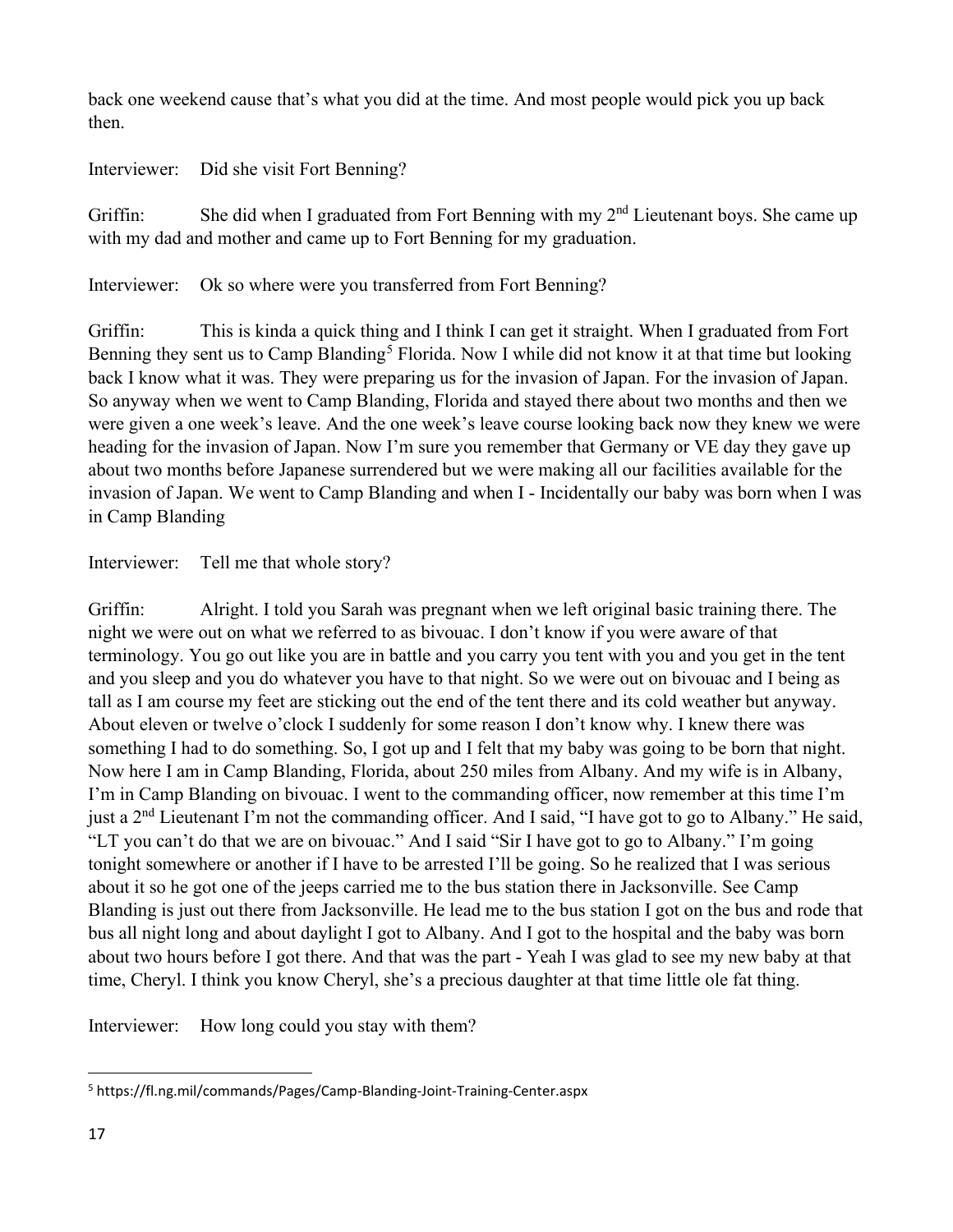Griffin: Now that's the sad part. I call back from there after I had been there a day and I asked the -

Interviewer: Let's pause there for a second.

## [intermission]

Interviewer: This is James Newberry I'm still here with Rueben Griffin and I wanted to ask how long did you have to stay with your new baby?

Griffin: One week. One week. That was all they would give us knowing that we had to at that point in time that it was definitely planned at that time an overseas situation. We stayed there one week and there was a little scene there I guess I'll never forget you know how there are some things you never forget. This airplane that I was on my mother and Sarah and the baby came out to the airport to see me off. God knows where. And so I got on the plane and I'll have to admit with tears in my eyes. The plane circled. Circled. Never will forget that plane taking off and I don't know where it was in its flight plan or what but anyway when it got off the ground and of course my wife with the baby in her arms and my mother standing there - we waved at them as we rode by you know and so the plane as it got in the air it made a perfect circle and came right back over where they were standing. And I can see that scene today just as clear as I can, my wife standing there with the baby and my wife holding up that little baby's arm. It was a love scene right there it sure was. I'll never forget it.

# Interviewer: So you went on to California?

Griffin: I went on to California there and really it was just in transit. We stayed there in some location. Camp Roberts California. Think we stayed there for about two weeks and then we went on from Camp Roberts California. We went on to San Francisco. At this point that we are talking about right now, VE day had occurred in Europe but VJ day had not occurred. They were determined to still fight on. So what was happening at that time. I didn't know it at the time it was happening but what was happening at that time was the troops were being assembled in all the islands around Japan that were there and we were coming from the states there. So we got on a troop ship but it wasn't actually a troop ship but it was being used as a troopship to haul as many people as they could for the purpose of the invasion of Japan. So we I got on the General [unintelligible] $<sup>6</sup>$  $<sup>6</sup>$  $<sup>6</sup>$  that was the name of the ship. James,</sup> here's another scene that I'll never forget. Here's I guess maybe four or five thousand men around the ship there. We were maybe fifty feet above the deck down here. They had a little orchestra there to wave us goodbye and it was about six or seven men and they were all waving there. All thousands of us or however many thousand of us it was standing there crying. I mean literally shedding tears. When we were going at that point in time. And this little orchestra of all things, guess what song they selected to sing? "Gonna Take a Sentimental Journey." [chuckles] So at that time there were never will forget that. And incidentally there was something there that at that time that you wouldn't think to mean but later

<span id="page-17-0"></span><sup>&</sup>lt;sup>6</sup> Maybe: https://en.wikipedia.org/wiki/USS\_General\_R.\_L.\_Howze\_(AP-134)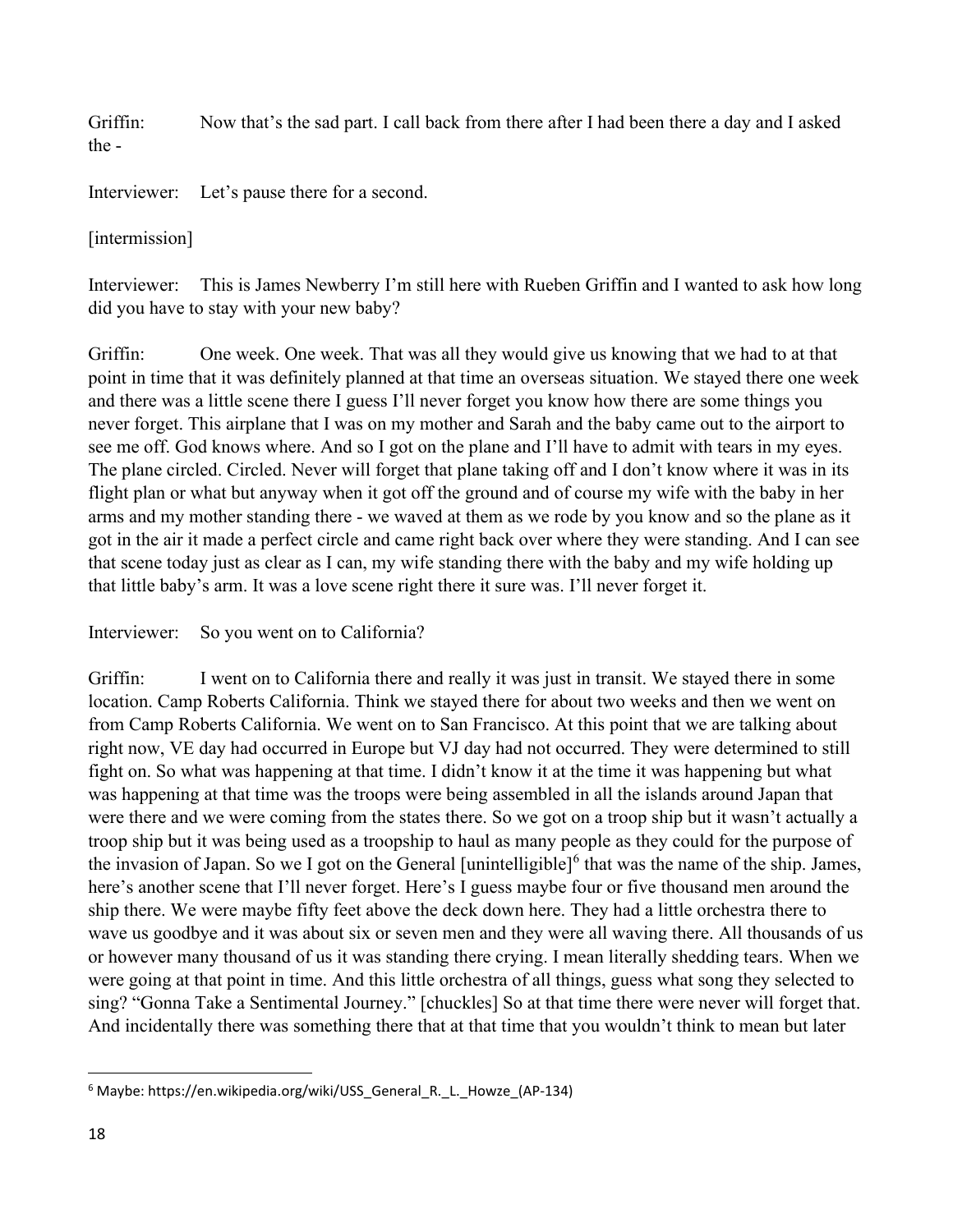on I found out one of the singers there was Frank Sinatra in that little orchestra just starting out. He was not famous at that time.

Interviewer: Saw him in the band...

Griffin: With that little orchestra- So this is about August the  $2<sup>nd</sup>$ , something like that, August  $2<sup>nd</sup>$ or 3<sup>rd</sup>. We take off sad faced, we know where we're going. This time. We don't know that we are rendezvousing with all the troops on the islands. We wouldn't know that but anyway we take off and as we leave everything is somber, everything is sad, we just waiting till the time when we land in Japan for the invasion. And I don't know if you are familiar with Japan itself but it's basically Harju and Hokkaido. Two big islands laying there makes up Japan. The population of Japan are basically between – [Gestures to two sides] Here's the ocean, here's the ocean. The land comes up like this and here's the people living down in the center of this. You are going in there for an invasion of Japan would have been a terrible terrible thing because you'd be going up mountains trying to get down to where the people where. But anyway, we took off, we had been at sea I guess four five or six days at that time about August the  $6<sup>th</sup>$  or  $7<sup>th</sup>$  about that. A little later in August maybe, [pause]. Anyway, all of the sudden one night it seemed like to me everything on that ship lighted up blewing holing splowing, everything. We did not know at that point in time what it was but the Enola Gay had been dropped on Japan and we didn't know it at that time so that's the reason when you hear me tell that story I am the luckiest person that ever be. Because I got there two or three days after the Enola Gay was dropped and the other one the second time. I got there two or three days after it dropped instead of two or three days before it was dropped. Anyways we went on to [unintelligible] because we thought at that time we were just gonna turn around and com back home. But that wasn't the way it was. They had to have someone there to for the invasion of Japan and to what you call it "occupy" the island. So we went on and landed in Yokohoma two or three days after the atomic bombs were dropped. That was an experience. We were there in Japan and we are all assigned certain most of us who were already officers most of us were given officers. Japanese officers former headquarters. We were given small houses and things like that where they had formerly.

Interviewer: So you were on a Japanese military base?

Griffin: Yes, we were on Japanese Yokohoma, they carried us to a Japanese military base we were housed in former Japanese officer's quarters.

Interviewer: What did your quarters look like?

Griffin: Well not too unlike ours but most everything was messed up for obvious reason because they were disappointed in having surrendered. Because you know by this time they had surrendered two or three days after that. And so it wasn't a whole lot of difference there. It was all cheap, everything there was cheap, it was all bamboo things of that nature it was what they used there for building supplies.

Interviewer: What were your duties?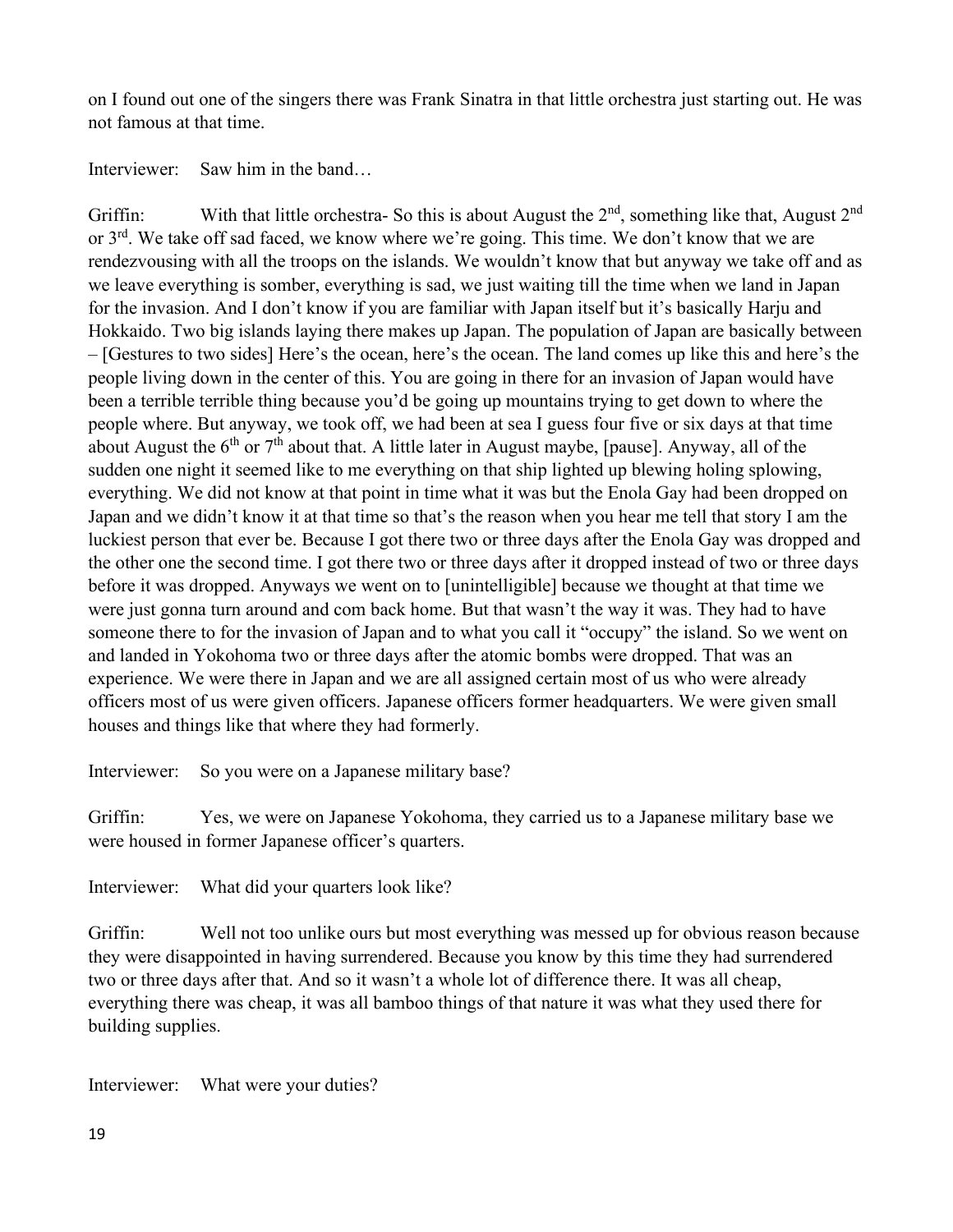Griffin: To make a long story short let me intend it this way. When we got there you were assigned anything that was available and to make a long story short for about five or six months of my time there I was trial jury advocate. And was investigating two Black men who had killed someone.

Interviewer: Tell me about that.

Griffin: One of them was named Heart and one of them was named Hoise. I just never will forget those two names. As far as I was concerned Heart was the one that killed the person. See I don't know all about this because I wasn't in all of it but I was in this initial investigation. But Hoise was the one that eventually served time for having done something. So these - it was my duty at that time to go out and investigate and I wasn't an investigator I was just a soldier now. And I went out and I investigated where the murder took place and who I felt was guilty and I came back and made my recommendation that a Heart?

| Interviewer:      | So Heart and Hoise were Black soldiers?                                                                                                                                           |
|-------------------|-----------------------------------------------------------------------------------------------------------------------------------------------------------------------------------|
| Griffin:          | [nods] Two Black soldiers that had been committed a murder.                                                                                                                       |
|                   | Interviewer: And who had been murdered?                                                                                                                                           |
| Griffin:          | I don't know at this time. I don't really know because I was taken off the case you can<br>see why cause I - I'm not really but I don't remember who the murder was committed on. |
| Griffin:          | So you don't know if it was another soldier or if it was a Japanese?                                                                                                              |
| Griffin:<br>name. | No it was a local soldier, it was a local soldier and I do not, I can't recall that soldier's                                                                                     |

Interviewer: And how did you get this assignment for being this advocate.

Griffin: Well I was just there. I had I don't say that I had the education for it but I had more than a lot of the people there who were doing that and so I was just assigned that duty. That's the reason I say when we got there the occupation forces you just did what was available. Six months after that I was a supply officer that's the way it was.

Interviewer: How did you go about investigating?

Griffin: Well I took men with me which was I had never been a buckeye yet and I took certain men with me to get fingerprints and things of that nature carried it in the information I got and it only took me about three days to do what I did.

Interviewer: Was it a court martial?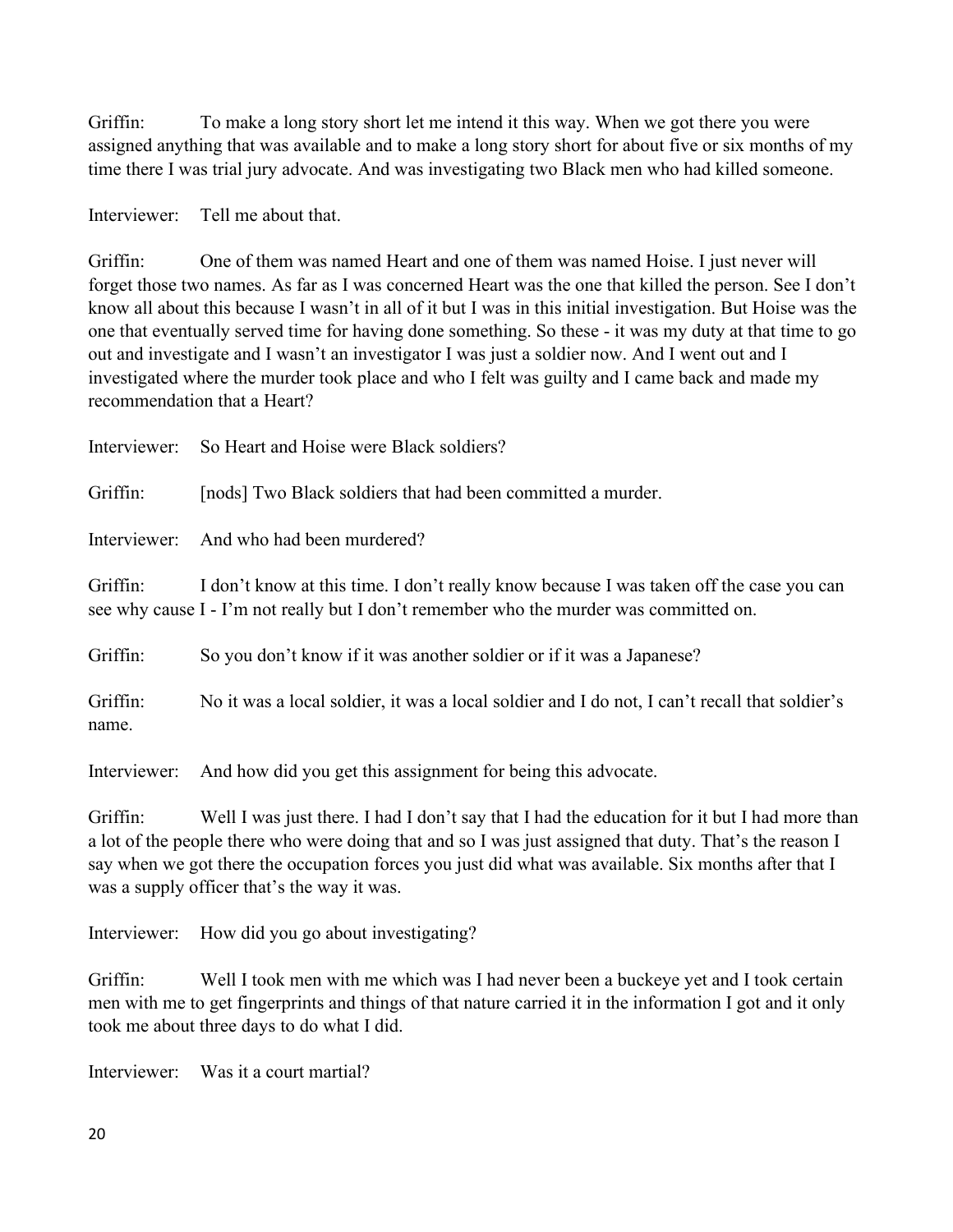| Griffin: | Later on it was. It was after I left there it was a court martial.  |
|----------|---------------------------------------------------------------------|
|          | Interviewer: And why were you taken off it?                         |
| Griffin: | Well I moved on up the islands there up to Hatura.                  |
|          | Interviewer: And where you on another Japanese military base there? |
| Griffin: | Yes.                                                                |
|          | Interviewer: And what was your assignment there?                    |

Griffin: I was a supply officer. You tell me the old story about that. It was a very unusual thing. I always felt a little guilty about this. I was a supply officer there and one day my commanding officer received a message that there was an uprising of some Japanese at a certain location about fifteen miles from where we were. And he asked me to take a tank and take the tank go to the men and supplies and try to locate where this uprising was because you know that early after giving up there was a lot of this going on around in different places with the men they were not satisfied with having surrendered. So we took off with the tank and about fifteen miles up the road and the snow was about that thick at the time that deep I mean [gestures]. About fifteen miles up from there we came to a location where we thought our information had indicated where the problem was. And when we stopped the platoon to investigate, I couldn't locate anything but there was a small train station over here on one side. And I thought maybe I can go over here and talk to the girl and she can get and I want to call back to my headquarters to see what to do next to see what I needed to do. And I got over there and I couldn't communicate with that girl. I tried every way in the world I knew to make her try to understand that I needed some information. Cause she was Japanese and I was American and we could not communicate so I stood there for ten or fifteen minutes arguing with her. Well not really arguing but trying to communicate. And my tank I had left them out I guess a hundred yards because the snow was so thick and all. That it wasn't perfect to bring the tank down there. And so I turned around and when I turned around to go back out where my tank was this was the only time that I know I was really scared. There were about I would say ten or fifteen Japanese surrounding me. They had just got right behind me. I hadn't even noticed cause I was here talking to the girl and I hadn't noticed that. Well what do you do? What do you do? Cause my tank I can't notify them they're out there. I can't get any help so I did the only thing that you could do and it was part of training I had over the last couple of years. I had two .45s on the hip one one each side. And I just reached down and flipped, unsnapped that thing. I didn't take them out I just held my hand there and turned and started walking toward that tank. And as I walked slowly, let me say that, slowly, they slowly parted [gestures]. Now you get the funniest feeling in your back you ever get when you walk through that. So I walked on through there and nothing really ever happened. So anyway that was - So anyway I never did find anybody was trying to do anything and so apparently it was just somebody call'd in or something.

Interviewer: What was the name of the town again where you were posted when you were in supply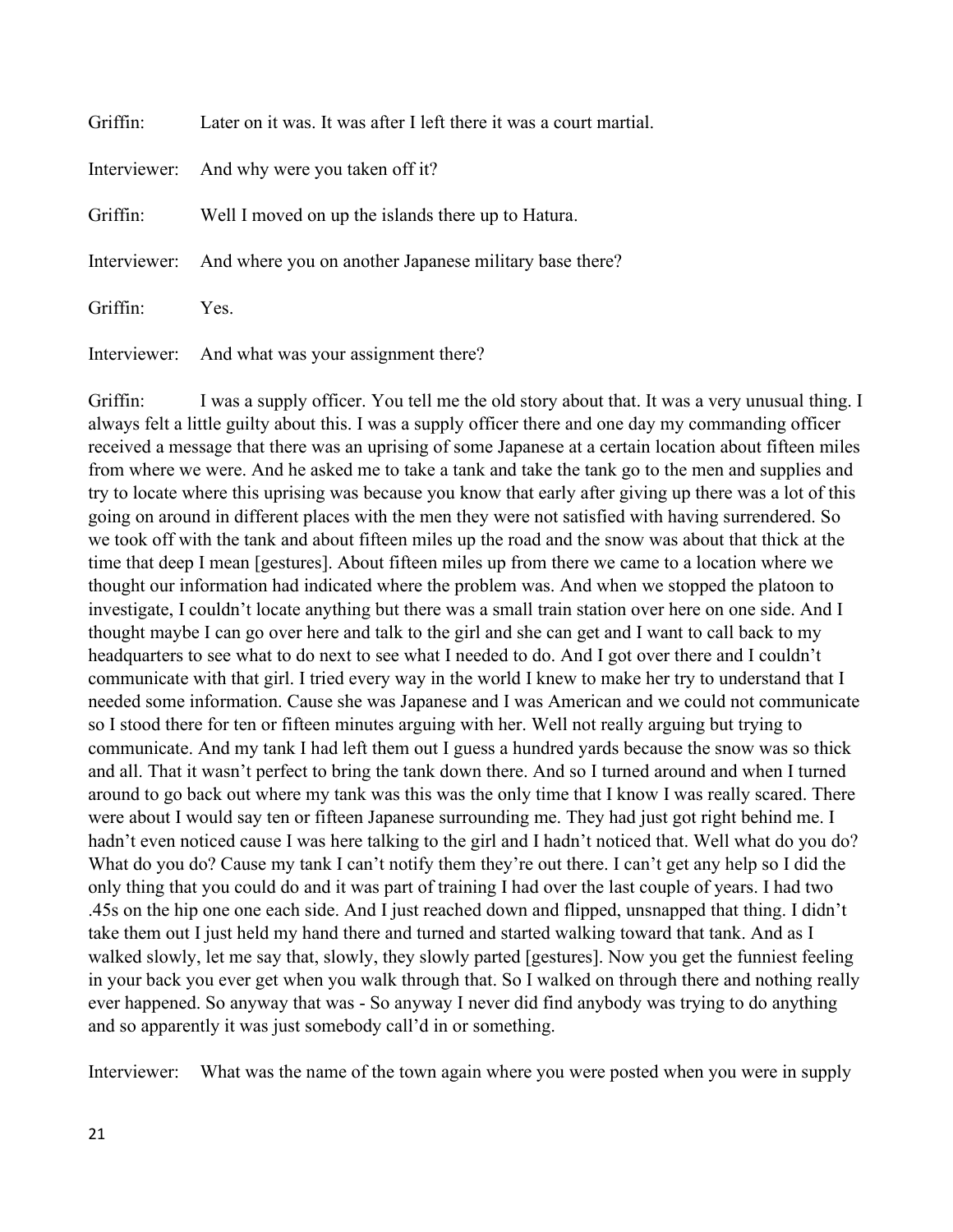| unit?    |                                                                   |
|----------|-------------------------------------------------------------------|
| Griffin: | Sesindia [says then spells it] I believe is the way you spell it. |
|          | Interviewer: Tell me about becoming a typist.                     |
| Griffin: | [looks down and laughs] I should of never told you.               |
|          | Interviewer: I want the full story.                               |

Griffin: Well as you know Douglass MacArthur was main general here. He had a general by the name of Eichelberger<sup>[7](#page-21-0)</sup>. If you read your history look at that General Eichelberger he was one of MacArthur's men. Eichelberger was my immediate commanding officer. And so General Eichelberger needed some typing done. Well when I had finished school I used to type. I got up to where I could type a [unintelligible]. I could type sixty words a minute. I was doing a little typing for him. Well I had been in Japan exactly one year at that point in time so back at that time when you are - if you been on duty and you have severed and you got everything qualified you are eligible for promotion. So I was a  $2<sup>nd</sup>$  Lieutenant you remember I told you at Camp Benning - Fort Benning. I got my  $2<sup>nd</sup>$  Lieutenant. Anyway, I was eligible and it came through this laying on the desk and I was eligible for being promoted to 1<sup>st</sup> Lieutenant, which was about fifty dollars a month pay raise. So I took it up and you had a stack of stuff you had to sign about that big [gestured] and I took it and stuck it in the middle of that stack of things. And that night I was 1<sup>st</sup> Lieutenant [laughs]. So I qualified 1<sup>st</sup> Lieutenant and I cheated a little bit anyway and it all worked out alright. In fact, the general and I laughed about a time or two after that.

Interviewer: So how long total were you in Japan.

Griffin: About sixteen months.

Interviewer: And did you have any communication with folks at home at that time?

Griffin: Oh yeah, we'd be getting letters all of the time. See now Japan gave up after the atomic bombs were dropped so it was just like you were somewhere else.

Interviewer: And what kind of news were you getting from home

Griffin: Well they were wanting, hoping that we would be able to come home at some point in time and that it was looking like - I don't know if you're familiar with this or not but they had - you were assigned certain number of points. If you were in the service and then so many double that amount if you were overseas. And so, my time came. I had enough points having severed over there to come home.

<span id="page-21-0"></span><sup>7</sup> https://www.britannica.com/biography/Robert-L-Eichelberger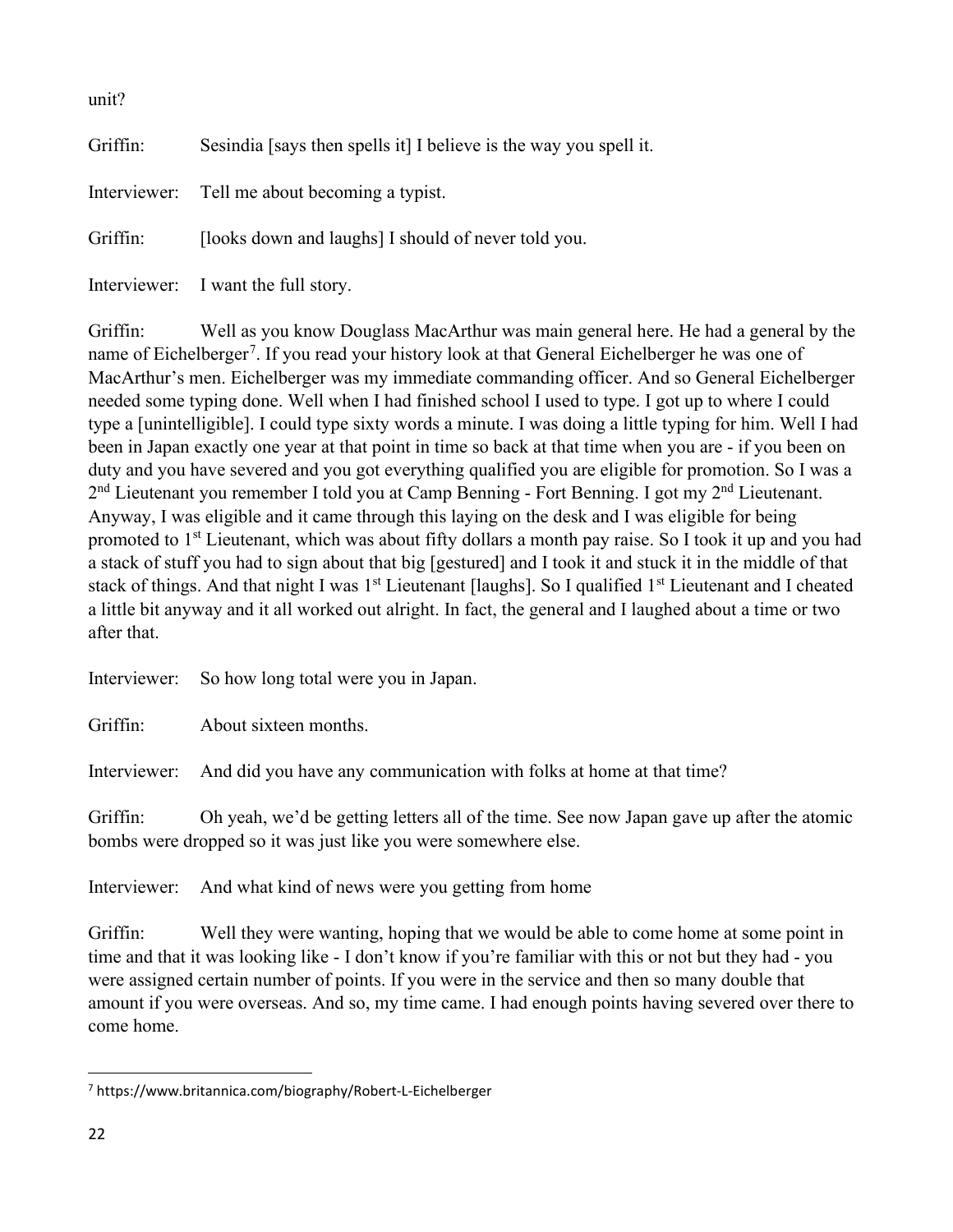Interviewer: Did you also get points because you had a wife and child?

Griffin: Yes I got points because I had a wife and child and you got points because you were overseas and a bunch of little small things.

Interviewer: And how were you alerted? Were you following along on getting more points or did you suddenly hear you were eligible to go home?

Griffin: No, you kept up with your points. You kept up with those points and you were pretty familiar when exactly the time would come there.

Interviewer: Was there anything to do for fun when you were in Japan.

Griffin: Oh yeah, we had a good time. Actually, we had a pretty good life over there. Lieutenant Freeman and I had a cabin of a house. A former Japanese officer's home. And we had Tomoko [spells it out] she was our maid. And she kept that place perfect and did all - of course we ate at the company mess hall but she kept everything fine so we had a good life.

Interviewer: So you did have some interactions then with the Japanese.

Griffin: Yeah. Some we did and we became obviously we became friends with them after a period of time there you know.

Interviewer: That's my question. It seems like that would have been a period of adjustment you've been fighting these people who were viewed as never going to surrender type fighters and you're living along side them.

Griffin: Yes and no because the people that we were with mostly there were not the fighters. They were just the mammas and daddy's and sisters and brothers and things like that. They were not the people that there were exceptions to that statement but normally they were just everyday people.

Interviewer: So tell me about departing? Where did you ship out from and tell me about that and in that time?

Griffin: Ok when the time came you notified it was your time to come home and you got enough points now you were to meet at a certain location, certain day, and when you get that in my case we came home on a small - Now I don't know if you're familiar with this but they made lot of ships back at that time. They called them victory ships. Webster Victory. I'll never forget I was on the Webster victory ship. And we loaded up got on got everything in there and incidentally during this time different things you accumulate money from different things there. And so I left a large wad of money to Tomoko so she's probably queen over there now. The different things I sold, rifles, I sent a rifle on to my wife. Actually, I sent three rifles home before I came and so anyway we get on Webster Victory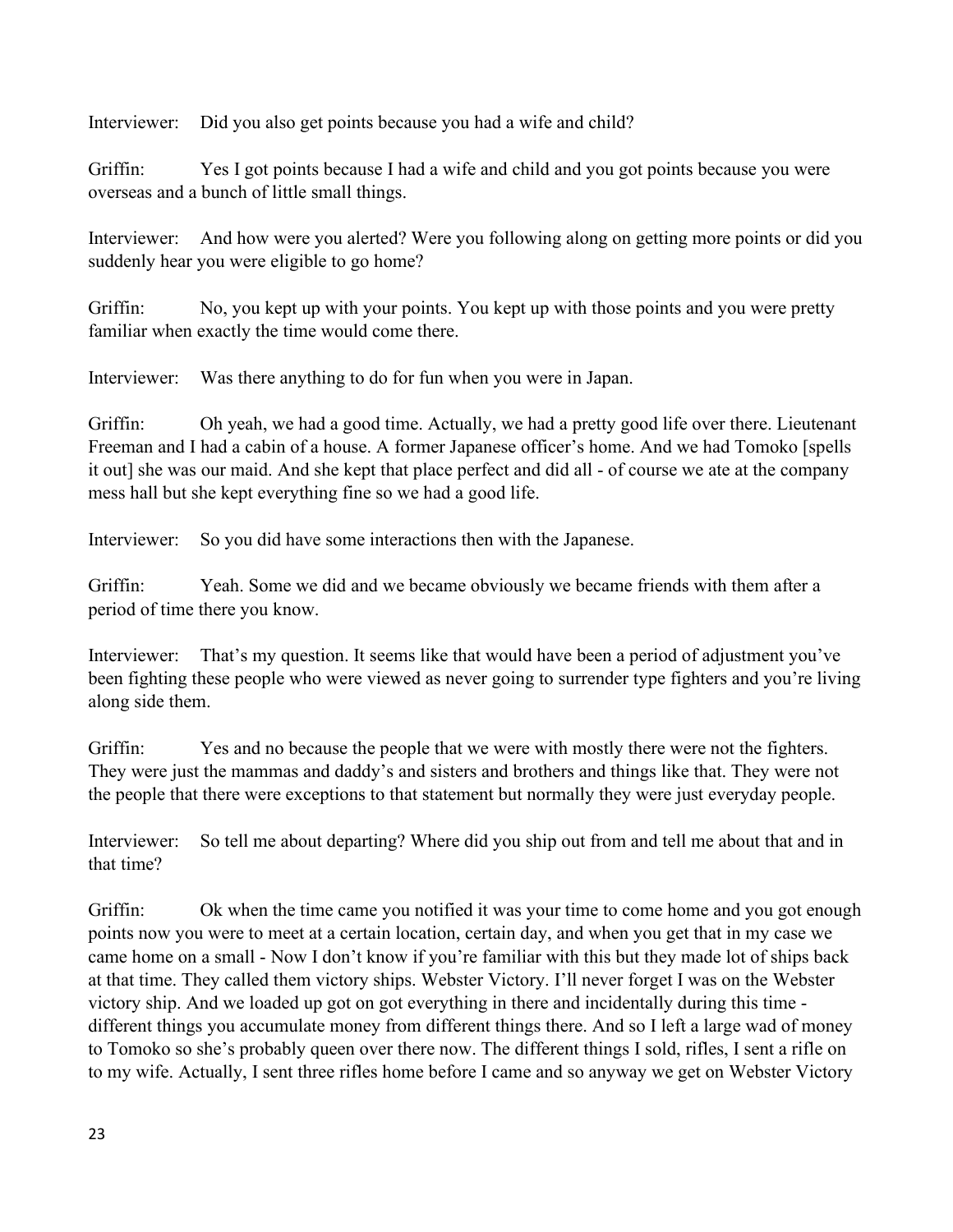ship, we head out for San Francisco.

Interviewer: Tell me about life aboard ship. This is not only for this trip but the trip over. What was life like on board these ships.

Griffin: Well if you've ever eaten on a few hard boiled eggs that's about the only thing that would keep you from getting real real sick. And you are only sleeping mainly on what was transport things or on a not a cot but a swing. (something it's called) You're just crammed up. But it's a happy time.

Interviewer: Was there a commissary? Some place to buy things?

Griffin: No, no I don't remember any commissary. I didn't ever go to one there. All I'd go to was a mess hall, get sick, throw up, go back to my thing and lay down [chuckles]. Of coming home there. There was an interesting little thing that happened after I got off the Webster Victory in San Francisco. We got on a troop train headed to Sam Houston Texas where we were to be discharged. When we got on this troop train, they made me in charge of there. Well I swelled up a little bit I thought that was some real real recommendation. I was being recognized. But you don't want to ever want that job [shakes head]. I didn't know what I was thinking there. Every time that train would stop somewhere. Now here you are with a train full of soldiers. Let's say you got a couple thousand on that train. They haven't had a beer they haven't had a drink they haven't seen a girl. Every time that train stops you lose about twenty-five or thirty of them. They get off and take off and you don't know where they are. It's a sight. To make a long story short and I realize I'm stretching it out here. To make a long story short when I finally got the troop train back to Sam Houston Texas I was scared to death because I had lost about a hundred and thirty people from the time I left San Francisco to Sam Houston Texas and I knew I was going to be court marshaled. I got in to sign the thing and the captain in there, "Congratulations Lieutenant. Griffin this is the best we've had in a long time." [laughing]. I couldn't believe it but I never forgot. I was really scared about that I was afraid there they were going to court marshal me for losing all those troops.

Interviewer: Was it the sort of thing where you were going out trying to find people?

Griffin: Well you try to but the train had to take off it was on schedule. It had to take off. And on top of that you'd maybe come in dragging them in sometimes in wheelbarrows. They'd got off got drunk. It was not an assignment you'd want.

Interviewer: So where did you finally get off the train and what base?

Griffin: Sam Houston Texas, I got off and turned my sign in and got a release on that. I caught a plane from Sam Houston Texas to Albany. I landed in Albany about four o'clock in the morning. Unbeknowing to me my wife had taught my girl who was now, I had seen her one week, now she's not quite a year old. And she was the fattest little thing I had ever seen, Cheryl. She was the fattest little thing there and she had taught her how to walk. And I'll never forget coming around that house and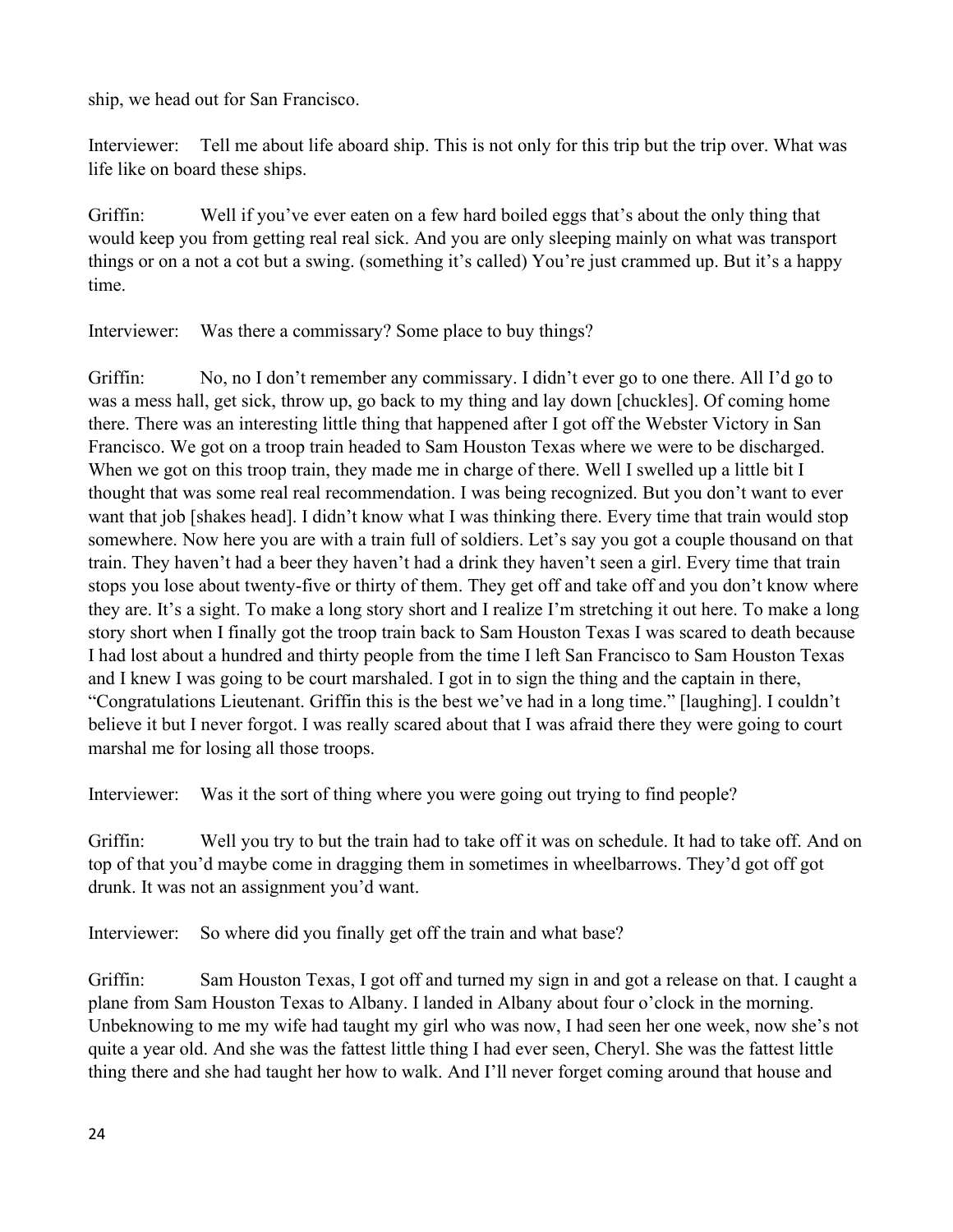looked in there and there was my baby girl, Cheryl. The only thing that I can say about my whole experience especially in war time is that I hope that the good lord will never never expose us to that type of war when ever he calls me home I'll look back down and say thank you, what you took care of me. Sure will.

Interviewer: I got a couple more questions. You were discharged in Texas? Or did your discharge come later?

Griffin: Oh, it came later. It came later, it came about I say it took about thirty days. Best I remember.

Interviewer: Did you immediately go and look for work?

Griffin: Oh yes. Oh yes.

Interviewer: Tell me about going to apply for jobs?

Griffin: The next, well in fact I still had on the uniform the next day I was down looking for jobs. Now I had originally had some experience with Life and Cashler insurance company. And I said we'll I'll go to Life and Cashler. Well I went upstairs there in an office in Albany to Life and Cashler. They offered me a job, thirty-five dollars a week. I turned around and started back down those steps that I had just gone up to and my uncle happened to see me cause he worked in an insurance company over here. He asked me "hey boy when you'd get home?" Well I just got home yesterday. He said, "Well come on and go to work with us." I said, "well I just signed up with Life and Cashler over here." He said, "what'd they pay you?" I said, "thirty-five dollars a week." He said, "well pay you fifty." I said, "well I'd love fifteen dollars a week extra." After all I fully intended to go back and get my college education finished since I had it already paid for by Uncle Sam. So I said whoever I'm going to work for I'm gonna be keeping them a little bit so I'd rather keep them fifteen dollars than thirty five dollars so I turned around and went and told the man over there that I changed my mind and went to work for Interstate Life and Insurance Company.

Interviewer: And what kind of policies were you doing at that point?

Griffin: At that point I was selling little nickle and dime policies to the lower income clientele. It was the job itself you drove about a hundred and twenty-five miles a week. You would go by and I would send you a policy and you'd pay twenty-five cents for it and every week I'd go by and you'd give me a quarter or fifty cents or something small. So that was the type of insurance that I was selling at that time.

Interviewer: You mentioned that these were mostly people in the Black communities?

Griffin: Yes mostly.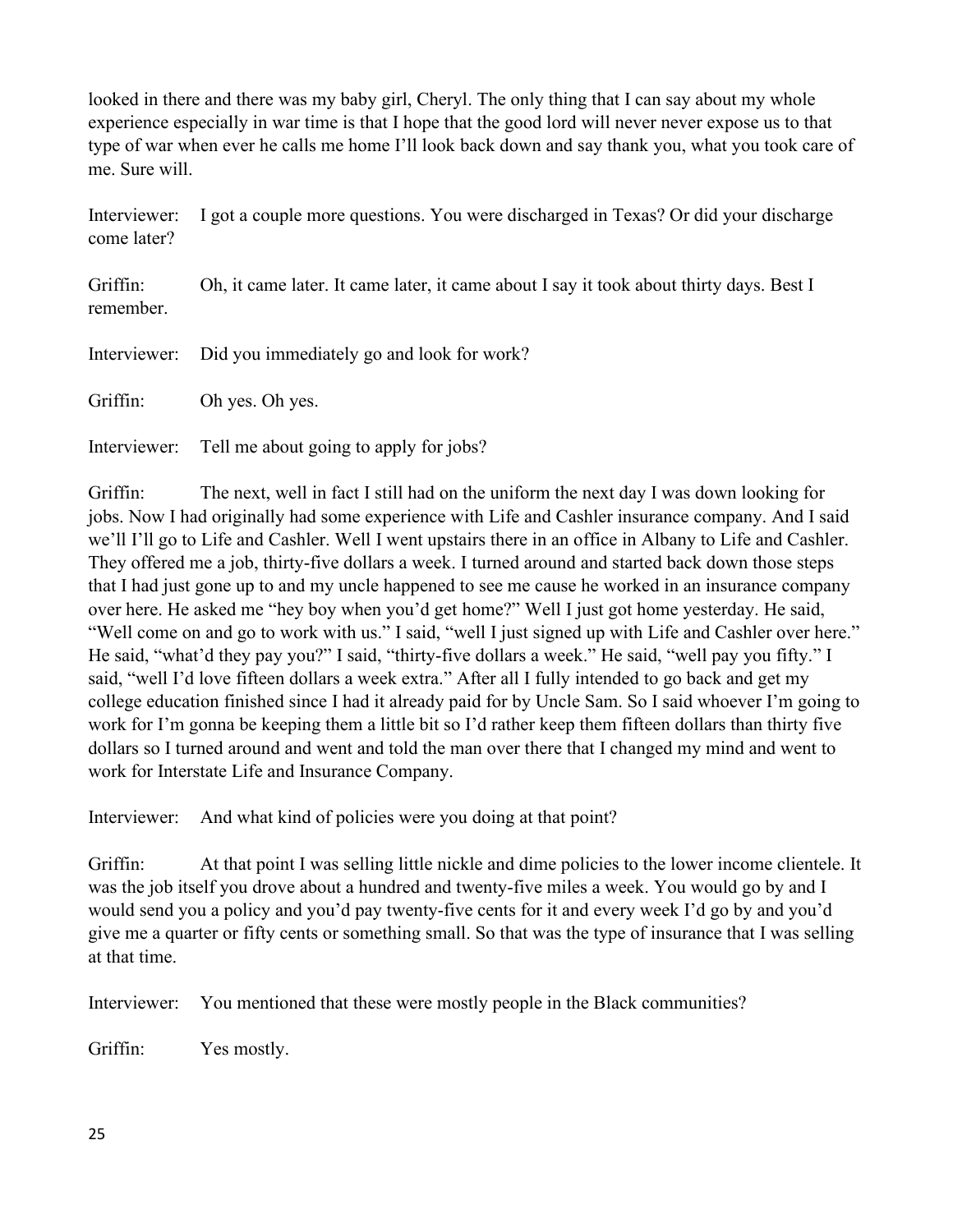Interviewer: So were these people who had just not had life insurance policies before?

Griffin: Most of them had not had life insurance and it was mostly burial type of insurance.

Interviewer: Tell me how your career progressed from there?

Griffin: [mutters] I always tell my wife and I tell Karmen now I've always had what I refer to as a lucky career. I was on that route, we call it a debt when you go around and collect from people. I was on that for one year. Almost to the day. I was promoted to sales manager. Well, sales manager that means that I had five men under me. Almost a year to the day the manager asked me to be his assistant. Our district was so big had so many men so instead of supervising five men I'm co-supervising twentyfive men. About a year and a half from then, now I've been there for four or five years, about a year and a half from then the home officed called me and asked me if I would be what we referred to as a field trainer. A field trainer was meant that you traveled where ever you were needed within the company's operation, which was thirteen states. They gave me an automobile and if we had a real bad trouble spot in Montgomery, Alabama, I'd be in Montgomery Monday morning. If he had a trouble spot in Panama City I'd be in Panama City the next Monday morning. Trouble spots. So I was what they referred to as a field trainer. This is a little side story that I don't think I've ever told you, but I went to Montgomery, Alabama, and this agent by the name of Farmer, he had quit. And so Mr. Farmer had to go around what they call "making their final." Check the books and all you go around with him. So his father had died and so I told him just give me his book and I had never been to Montgomery, Alabama, in my life at that point in time. I said just give me the book. And you drop me off at the first place. They did, they gave me the book. The manager's name was Brown. He dropped me off at the first place in the morning at about six thirty. I said you pick me up tonight at this last address. The book had the address on it. So he did. That particular day, I was solo. [Unintelligible, 1:44:22] I was just walking from house to house. Collecting up all the premiums that were back. So that night when I came in at about ten o'clock, this agent Farmer who had resigned came and sat down with me to go through the books to see how we did. And when he saw what we did that day he changed his mind. He said, "listen will you accept my reinstatement?" I said, "yeah" and he stayed with us for years and years and did a great great job after that. Now that particular week, that particular thing happened and as a result of it this is where I say the luck comes in. The next week the manager in Pensacola Florida resigned. The manager there. He resigned and was gonna come to Macon, Georgia, and they needed someone in Pensacola who could run a complete district. So I went to Pensacola, Florida, and was promoted to district manager in Pensacola, Florida, and I stayed there for a year and a half and we won every award throughout the entire country. This was recognized that was about three thousand agents at that time.

Interviewer: And you ascended to vice president?

Griffin: No, at that point in time I'm in Pensacola Florida. Now then during that year we won the award throughout the entire territory. So Vice President we had built a new home were gonna stay there forever. New big home right on the water where you could get your boat and go out into the ocean. And my wife Sarah at that time we were just so happy. And that Sunday before moving into that house on Monday a plane came down from Chattanooga. "Griff we need you down in Chattanooga, home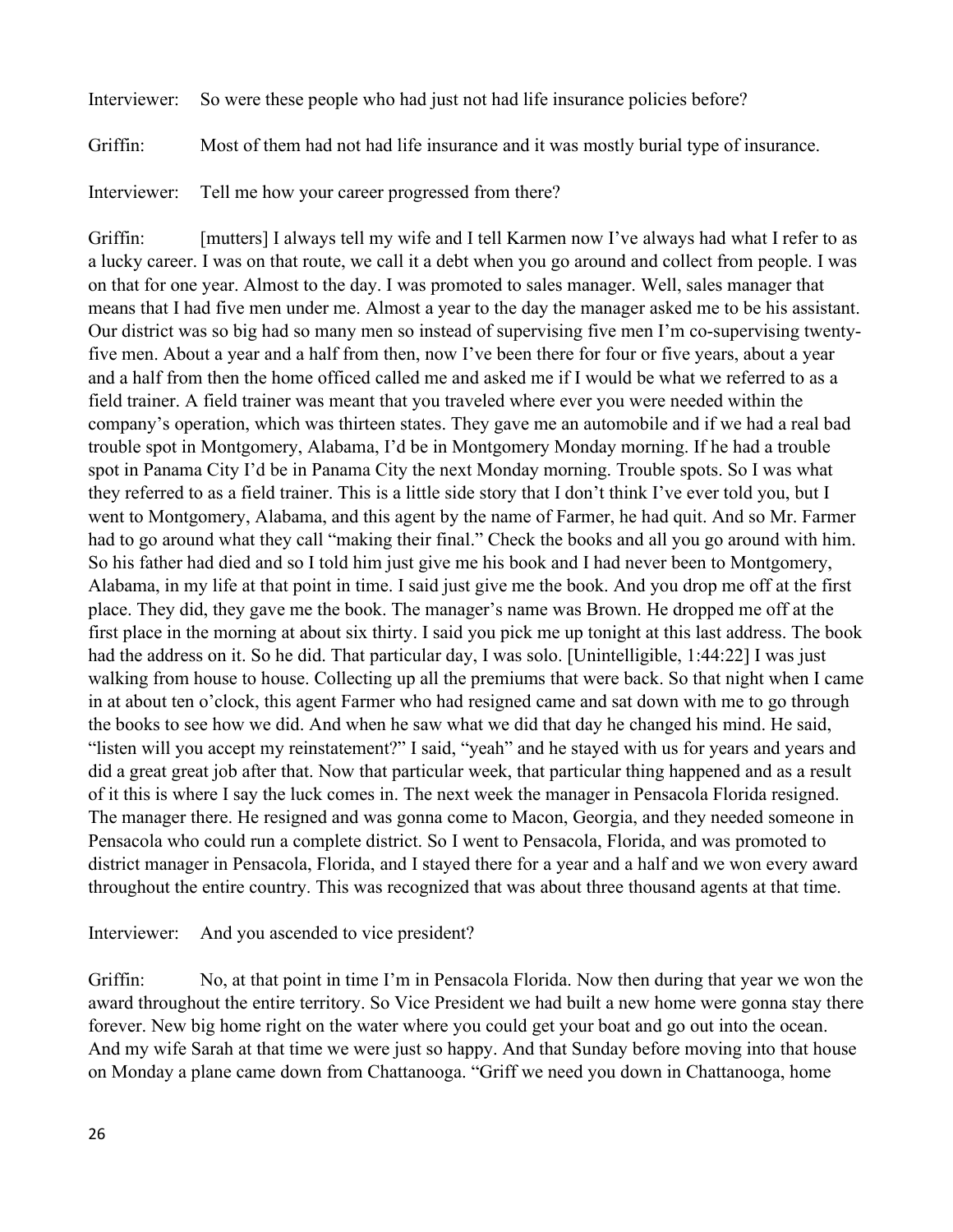office." Yes ole' lucky Griff again. Being in the right place at the right time. So they flew me to Chattanooga there and at that time I became regional vice president. Of course, as luck would have it about two years I was vice president.

|          | Interviewer: What year was that? That you moved to Chattanooga? |
|----------|-----------------------------------------------------------------|
| Griffin: | Let's see, [looks down].                                        |
|          | Interviewer: The approximate time? 1955?                        |
| Griffin: | I guess that would be about right.                              |
|          | Interviewer: And you've been there ever since?                  |

Griffin: Ah yes, no I've been there had a little couple of promotions at the time till senior vice president. Now the last five years, you may not be aware of this, but I spent in Jacksonville Florida. When the companies merged it was either go to Jacksonville or retire at age about fifty something at that point in time. So I didn't want to retired; I wasn't ready to retire. I went to Jacksonville. I was to go to Jacksonville and run Interstate Life and Action Insurance Company. That was my assignment. The man down there in Jacksonville, he was to run the Gulf Life end of the insurance business. So I flew to Jacksonville today and the next morning I walked in the office. The man that was going to run the Gulf Life insurance company had resigned. "Griff can you run both companies?" And I said yes and so that's where I retired.

|                                        | Interviewer: Do you remember the year you retired?                                 |
|----------------------------------------|------------------------------------------------------------------------------------|
| Griffin:                               | Yes, I retired in 1985.                                                            |
|                                        | Interviewer: And you retired to Chattanooga?                                       |
| Griffin:                               | Chattanooga uh huh [affirmative] 1985.                                             |
| Interviewer:<br>mother her last years. | So I'm just going to ask you two more questions. One, I want to ask you about your |

Griffin: Ok

Interviewer: Talk to me a little bit about visiting her and her sort of legacy.

Griffin: [pause] My mother was probably one of the greatest women I've ever known. She was fun all the time. Fun all the time. She was an excellent businesswoman. She was I just don't k now how you can describe a mother being more of a mother than you could my mother because she was. See my daddy just had a fourth-grade education. Now she was a schoolteacher even though she didn't ever go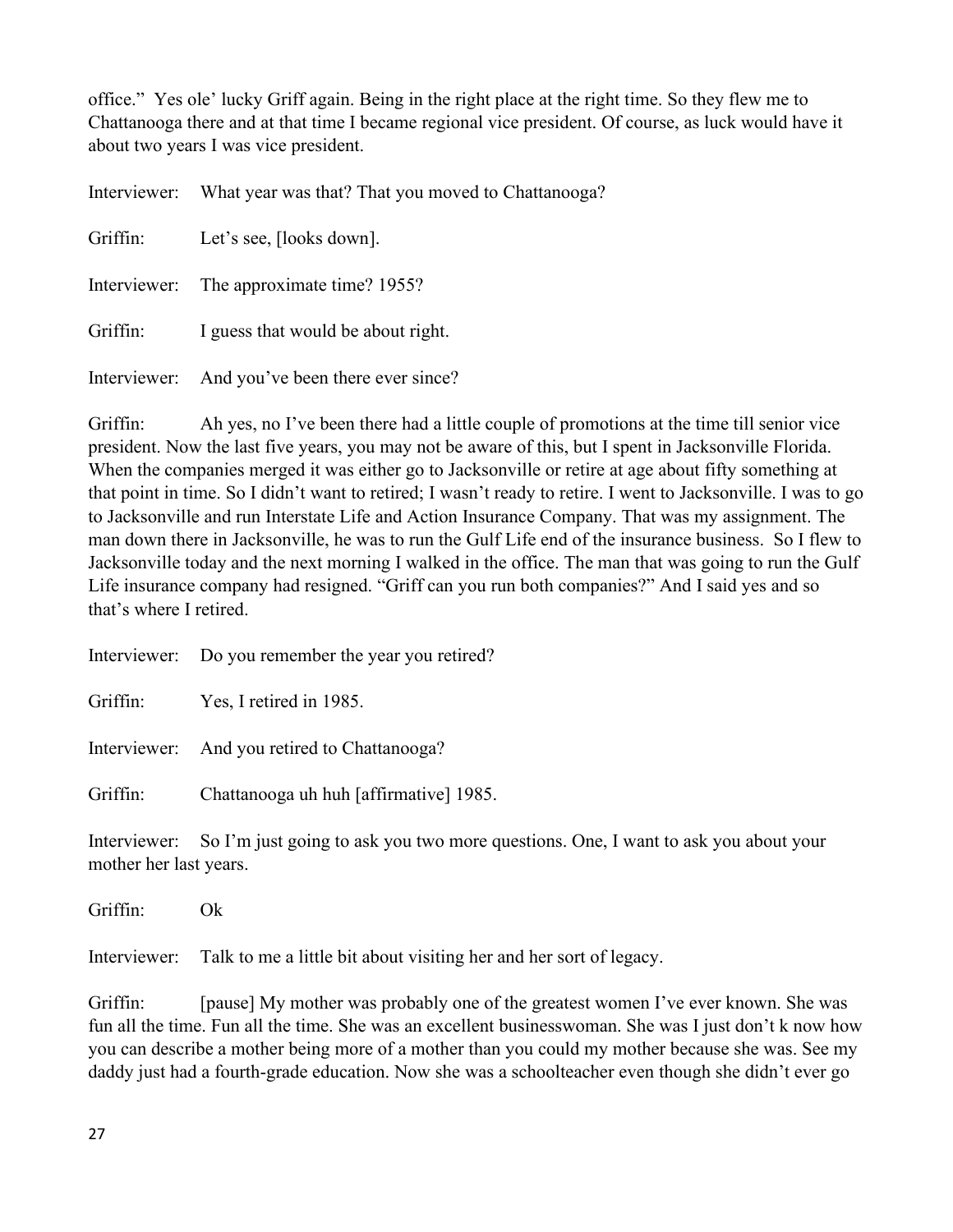to college. Back when she was teaching you could just get some type of certificate and they would let you teach. She was just [stammers] I don't know how to tell you how great she was. She lived to be a hundred and (mutters just a few months short of being 100). The last time I saw my mother she was standing in the door of a little block house that she had lived in for a long long time. She wouldn't go anywhere else. My sister lived next to her and they were together and so she was happy there. I saw her standing in that doorway waving me as bye bye as I traveled by on a business trip. And so, she was great. She kept up with all the finances, she worked day and night, she was a champion teacher. She could do it all.

Interviewer: Do you plan to live as long as she did?

Griffin: Well I try. And if Karmen will be good to me [looks off screen and chuckles] I might try to make it.

Interviewer: And when did you meet your wife Karmen?

Griffin: That would be a little over four years ago. I was sitting in the house - Karmen I should of both points [looks off screen]

Karmen: I wish you had

Griffin: I was sitting at the house, Sarah had been dead now for two and a half years about not quite that long. By yourself in a big house I said I think I'm going to go right down to the "center." I had heard of the senior center. I didn't know what the senior center was I just knew it was the old people that got together and had a good time. I went down to the senior center. By this time my problem with my back had developed. But I could still get around pretty good. I went down to the senior center. She was a line dancer. Now are you familiar with line dancing?

Interviewer: A little bit.

Griffin: A little bit ok. Well she was a line dancer and I noticed how she did it a bit better than the others did as far as I was concerned. So, I sat there and watched it and when it was over we all walked out in the hall together and she happened to be walking beside me there. We talked said hello and I didn't know her name. We walked along and to make a long long story short the first thing you know I asked her, "Lets go eat at IHOP, eat lunch at IHOP" We went over and we ate lunch at IHOP and from there till now its been a real real great life. Sure has.

Interviewer: Well is there anything else you'd like to add?

Griffin: No except that she has gotten a family. A daughter in particular and a son in law that I have become very very attached to. And as far as I am concerned right now I am a father of four daughters. And I love every one of them.